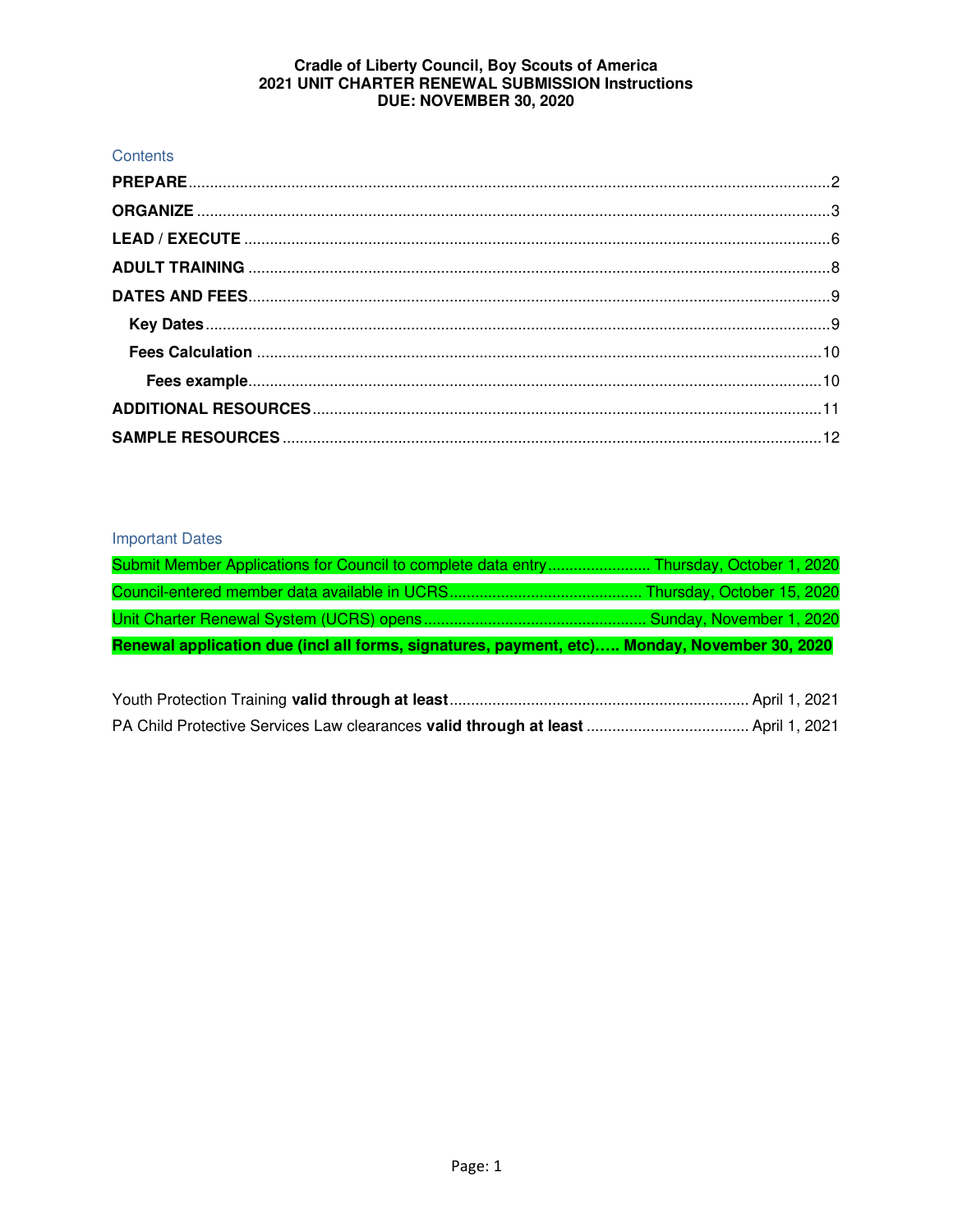## <span id="page-1-0"></span>**PREPARE**

| <b>Phase</b>   | Responsibility                                    | Task /<br>Requirement                                                                                                                    | <b>Notes</b>                                                                                                                                                                                                                                                                                                                                                                                                                                                                                                                                                                                                                                                      |  |
|----------------|---------------------------------------------------|------------------------------------------------------------------------------------------------------------------------------------------|-------------------------------------------------------------------------------------------------------------------------------------------------------------------------------------------------------------------------------------------------------------------------------------------------------------------------------------------------------------------------------------------------------------------------------------------------------------------------------------------------------------------------------------------------------------------------------------------------------------------------------------------------------------------|--|
| <b>Prepare</b> | <b>Unit</b><br>Leadership                         | Identify<br><b>RENEWAL</b><br><b>PROCESSOR -</b><br>the person<br>responsible for<br>charter renewal                                     | If the person handling this year's charter<br>renewal is different from last year, PLEASE<br><b>COMMUNICATE THE CHANGE TO DISTRICT</b><br><b>COMMISSIONER ASAP</b>                                                                                                                                                                                                                                                                                                                                                                                                                                                                                                |  |
| <b>Prepare</b> | <b>Unit</b><br>Leadership                         | Chartered<br>Organization Rep,<br>Committee Chair,<br>or Unit Leader<br>delegates access                                                 | Use instructions linked here to give additional<br>access to Renewal Processor:<br>http://www.scouting.org/filestore/idg/Security Ma<br>nager.pdf                                                                                                                                                                                                                                                                                                                                                                                                                                                                                                                 |  |
| <b>Prepare</b> | <b>UNIT</b><br><b>RENEWAL</b><br><b>PROCESSOR</b> | <b>Get RECHARTER</b><br><b>MATERIALS</b>                                                                                                 | <b>Access Codes to the Internet Rechartering</b><br>System will be distributed to unit key-3s via email<br>by October 16.<br>Contact your District Executive if you don't<br>receive the information.                                                                                                                                                                                                                                                                                                                                                                                                                                                             |  |
| Prepare        | <b>UNIT</b><br><b>RENEWAL</b><br><b>PROCESSOR</b> | Choose a cut-off<br>date for the Unit<br>to enter new<br>members into<br><b>UCRS</b> to be<br>included with<br>electronic<br>submission. | After Unit's electronic submission, Council<br>Registrar can update UCRS based on<br>applications received, but NOT UNTIL after<br>electronic renewal is completed.                                                                                                                                                                                                                                                                                                                                                                                                                                                                                               |  |
| <b>Prepare</b> | <b>UNIT</b><br><b>RENEWAL</b><br><b>PROCESSOR</b> | Identify required<br>members                                                                                                             | Youth members: minimum 5 (fewer than<br>$\blacksquare$<br>five requires Council Scout Executive<br>approval)<br>Adult members: minimum 5 (6 for Packs)<br>$\blacksquare$<br><b>Chartered Organization</b><br>$\circ$<br><b>Representative: 1</b><br><b>Committee Chair: 1</b><br>$\circ$<br><b>Committee Members: 2</b><br>$\circ$<br><b>Unit Leader: 1</b><br>$\circ$<br>Den Leader (Packs only): 1<br>$\circ$<br>All Adult members must be:<br>Age 21 (Assistant positions: Age<br>$\circ$<br>18)<br>Have Youth Protection Training<br>$\circ$<br>valid until at least April 1, 2021<br><b>CPSL Clearances valid until at</b><br>$\circ$<br>least April 1, 2021 |  |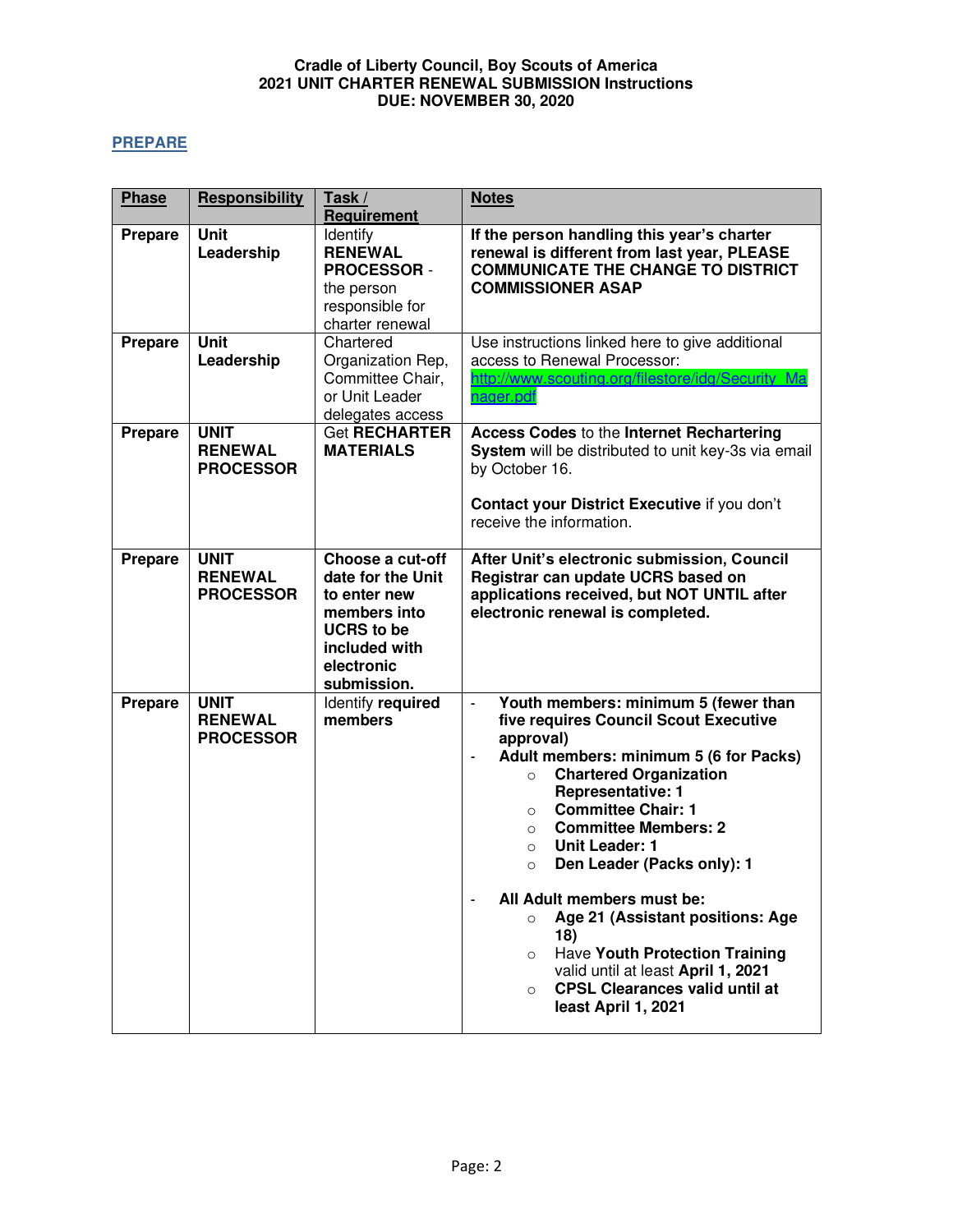## <span id="page-2-0"></span>**ORGANIZE**

| <b>Phase</b> | <b>Responsibility</b>              | <b>Task / Requirement</b>                                                                                 | <b>Notes</b>                                                                                                                                                                                                                                                                                                                                                                                                                          |
|--------------|------------------------------------|-----------------------------------------------------------------------------------------------------------|---------------------------------------------------------------------------------------------------------------------------------------------------------------------------------------------------------------------------------------------------------------------------------------------------------------------------------------------------------------------------------------------------------------------------------------|
| Organize     | <b>RENEWAL</b>                     | Determine who is staying                                                                                  | All Adult members must:                                                                                                                                                                                                                                                                                                                                                                                                               |
|              | <b>PROCESSOR</b>                   | and who is leaving.                                                                                       |                                                                                                                                                                                                                                                                                                                                                                                                                                       |
|              | with<br><b>COMMITTEE</b>           |                                                                                                           | Be age 21 (Assistant positions:<br>$\frac{1}{2}$                                                                                                                                                                                                                                                                                                                                                                                      |
|              | <b>CHAIR</b> and                   | For those Adults registering<br>for the upcoming year,                                                    | Age 18)<br>Have Youth Protection Training<br>$\overline{\phantom{a}}$                                                                                                                                                                                                                                                                                                                                                                 |
|              | <b>UNIT</b>                        | determine if any are                                                                                      | valid until at least April 1, 2021                                                                                                                                                                                                                                                                                                                                                                                                    |
|              | <b>LEADERS</b>                     | changing their registered<br>positions as different<br>positions have different<br>training requirements. | Have PA Clearances valid until at<br>$\blacksquare$<br>least April 1, 2021<br><b>Submit "Additional Disclosures &amp;</b><br><b>Background Check Authorization"</b><br>if renewing membership and not<br>already submitted in 2020:<br>Authorization<br>Complete position-specific<br>training before charter submission<br><b>Position Trained Courses</b><br>A change in registered position<br>will likely require different / new |
|              |                                    |                                                                                                           | training.                                                                                                                                                                                                                                                                                                                                                                                                                             |
| Organize     | <b>RENEWAL</b><br><b>PROCESSOR</b> | <b>Identify INSTITUTION</b><br><b>HEAD</b>                                                                | Determine if there will be a change of<br>the person in charge of the Unit's<br>sponsoring organization<br>The sponsor is called the<br>$\overline{a}$<br><b>Chartered Organization.</b><br>The person in charge is the<br><b>Institution Head.</b><br>If the Institution Head will<br>change before January 1, 2021,<br>then complete this form: New-<br><b>Unit Application</b>                                                     |
| Organize     | <b>RENEWAL</b><br><b>PROCESSOR</b> | <b>Identify CHARTERED</b><br><b>ORGANIZATION REP</b>                                                      | Registered Adult who can sign for<br>Chartered Organization. COR may<br>also register as CC or MC                                                                                                                                                                                                                                                                                                                                     |
| Organize     | <b>RENEWAL</b>                     | Identify COMMITTEE                                                                                        |                                                                                                                                                                                                                                                                                                                                                                                                                                       |
|              | <b>PROCESSOR</b>                   | <b>CHAIR (Key 3 member)</b>                                                                               |                                                                                                                                                                                                                                                                                                                                                                                                                                       |
| Organize     | <b>RENEWAL</b><br><b>PROCESSOR</b> | <b>Identify COMMITTEE</b><br><b>MEMBERs (2)</b>                                                           |                                                                                                                                                                                                                                                                                                                                                                                                                                       |
| Organize     | <b>RENEWAL</b>                     | <b>Identify UNIT LEADER (Key</b>                                                                          |                                                                                                                                                                                                                                                                                                                                                                                                                                       |
|              | <b>PROCESSOR</b>                   | 3 member)                                                                                                 |                                                                                                                                                                                                                                                                                                                                                                                                                                       |
| Organize     | <b>RENEWAL</b>                     | <b>Identify DEN LEADER</b>                                                                                | <b>Required for Packs only</b>                                                                                                                                                                                                                                                                                                                                                                                                        |
|              | <b>PROCESSOR</b>                   |                                                                                                           |                                                                                                                                                                                                                                                                                                                                                                                                                                       |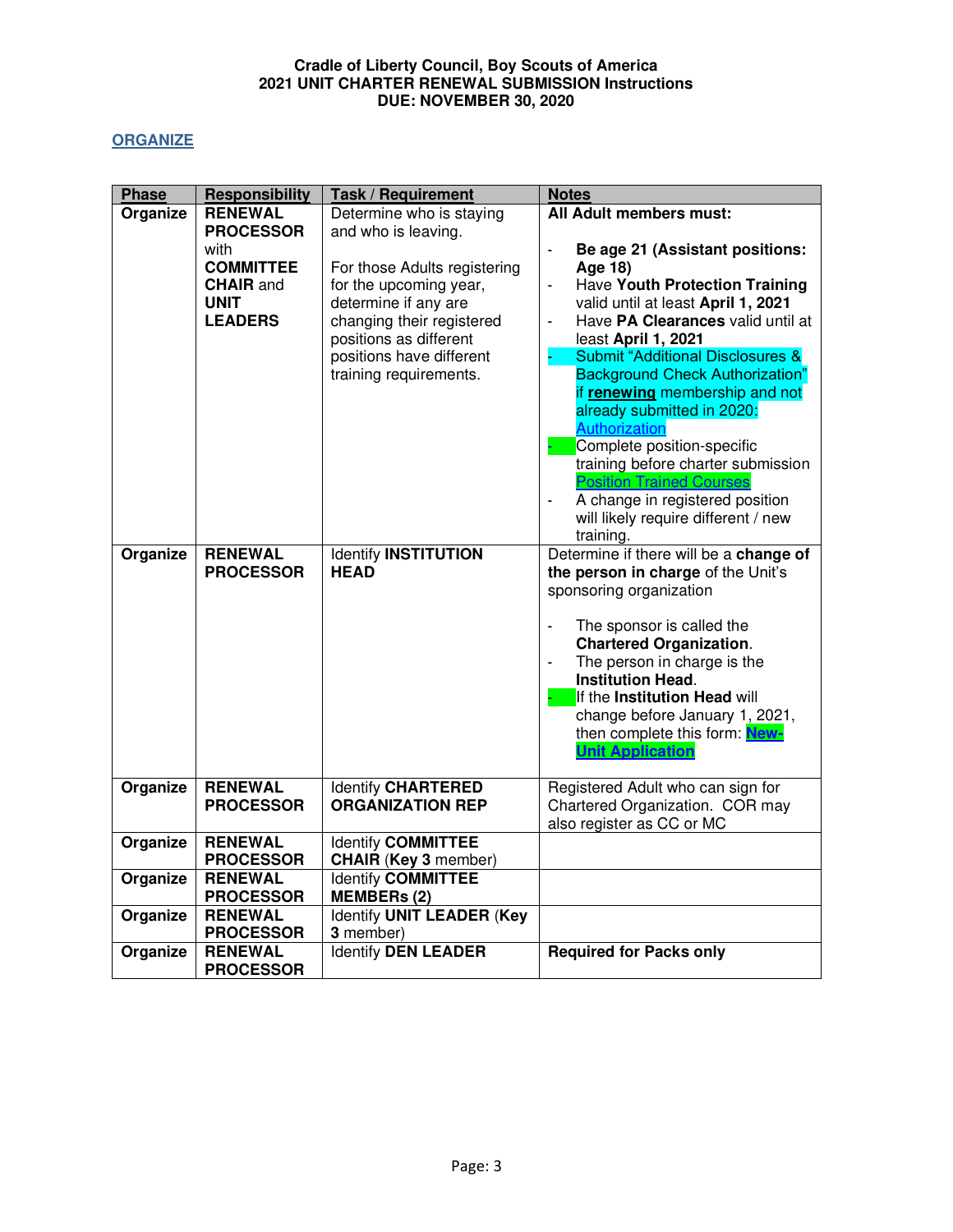| <b>Phase</b> | Responsibility   | <b>Task / Requirement</b>     | <b>Notes</b>                                                                                                                                                                                                                                     |
|--------------|------------------|-------------------------------|--------------------------------------------------------------------------------------------------------------------------------------------------------------------------------------------------------------------------------------------------|
| Organize     | <b>RENEWAL</b>   | <b>Identify ADULT MEMBERS</b> | Focus on the required leadership                                                                                                                                                                                                                 |
|              | <b>PROCESSOR</b> |                               | positions first.                                                                                                                                                                                                                                 |
|              |                  |                               |                                                                                                                                                                                                                                                  |
|              |                  |                               | Minimum number of Adult members                                                                                                                                                                                                                  |
|              |                  |                               | required to renew a Unit Charter:                                                                                                                                                                                                                |
|              |                  |                               | Packs: 6                                                                                                                                                                                                                                         |
|              |                  |                               | All other unit Types: 5                                                                                                                                                                                                                          |
|              |                  |                               | One person MAY register as both<br>COR and Committee Chair /<br>Committee Member. Dual<br>registration is not permitted for<br>any other Unit position.<br>Must be 21 (those registered in<br>$\blacksquare$<br>"Assistant" positions must be at |
|              |                  |                               |                                                                                                                                                                                                                                                  |
|              |                  |                               | least 18).<br><b>Submit "Additional Disclosures &amp;</b>                                                                                                                                                                                        |
|              |                  |                               | <b>Background Check Authorization"</b>                                                                                                                                                                                                           |
|              |                  |                               | if renewing membership and not                                                                                                                                                                                                                   |
|              |                  |                               | already submitted in 2020:                                                                                                                                                                                                                       |
|              |                  |                               | Authorization                                                                                                                                                                                                                                    |
|              |                  |                               | Must have Youth Protection                                                                                                                                                                                                                       |
|              |                  |                               | Training valid until at least April<br>1, 2021.                                                                                                                                                                                                  |
|              |                  |                               | Must submit background                                                                                                                                                                                                                           |
|              |                  |                               | clearances under PA CPSL valid                                                                                                                                                                                                                   |
|              |                  |                               | until at least April 1, 2021:<br>http://colbsa.org/palaw/                                                                                                                                                                                        |
|              |                  |                               | Must complete position-specific<br>training: <b>Position Trained</b>                                                                                                                                                                             |
|              |                  |                               | <b>Courses</b>                                                                                                                                                                                                                                   |
|              |                  |                               | If a new Adult Membership                                                                                                                                                                                                                        |
|              |                  |                               | application is received AFTER the                                                                                                                                                                                                                |
|              |                  |                               | Unit completes its electronic                                                                                                                                                                                                                    |
|              |                  |                               | submission:                                                                                                                                                                                                                                      |
|              |                  |                               | Renewal Processor can no longer<br>edit.                                                                                                                                                                                                         |
|              |                  |                               | Submit to COLBSA as a new                                                                                                                                                                                                                        |
|              |                  |                               | adult membership application                                                                                                                                                                                                                     |
|              |                  |                               | Include with the Charter<br>$\qquad \qquad \blacksquare$                                                                                                                                                                                         |
|              |                  |                               | Application materials, identifying                                                                                                                                                                                                               |
|              |                  |                               | as additional member registration                                                                                                                                                                                                                |
|              |                  |                               | not in electronic submission<br>Appropriate fees will be added                                                                                                                                                                                   |
|              |                  |                               |                                                                                                                                                                                                                                                  |
|              |                  |                               | All other Adult requirements above                                                                                                                                                                                                               |
|              |                  |                               | apply in either case - Age, Training,                                                                                                                                                                                                            |
|              |                  |                               | Youth Protection, PA Background<br>Checks                                                                                                                                                                                                        |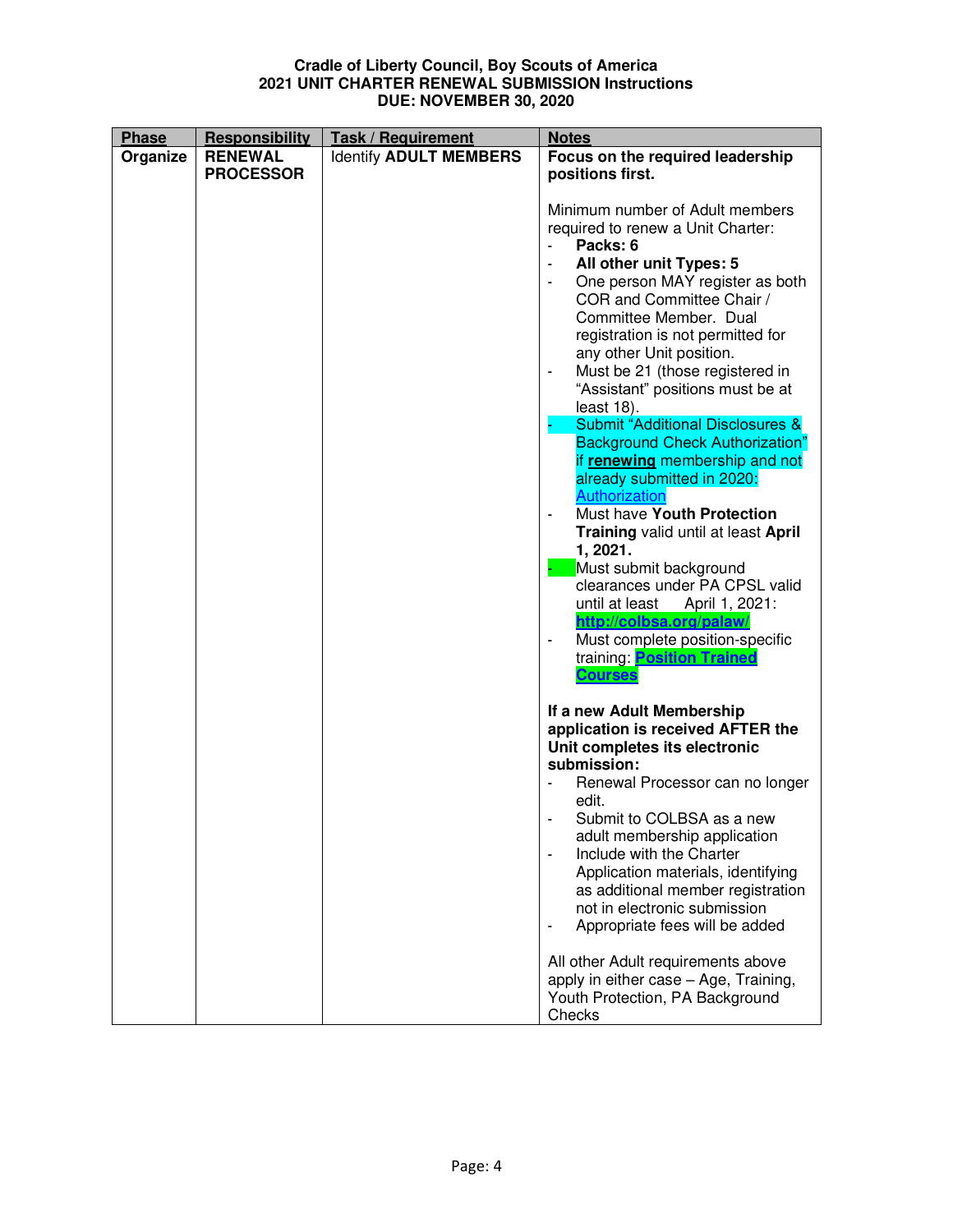| <b>Phase</b> | Responsibility     | <b>Task / Requirement</b>     | <b>Notes</b>                                                    |
|--------------|--------------------|-------------------------------|-----------------------------------------------------------------|
| Organize     | <b>RENEWAL</b>     | <b>Identify YOUTH MEMBERS</b> | Minimum number of Youth                                         |
|              | <b>PROCESSOR -</b> |                               | members required to renew a Unit                                |
|              | with Key 3,        |                               | Charter is five (fewer requires Council                         |
|              | Membership         |                               | Scout Executive approval).                                      |
|              | Chairperson,       |                               |                                                                 |
|              | Treasurer,         |                               | Determine each youth who will stay                              |
|              | Youth leaders,     |                               | and who is leaving.                                             |
|              | and other          |                               |                                                                 |
|              | adults             |                               | For Troops: 18 <sup>th</sup> birthday before<br>$\blacksquare$  |
|              | involved in the    |                               | January 1, 2021 (or charter                                     |
|              | unit               |                               | posting date)                                                   |
|              |                    |                               |                                                                 |
|              |                    |                               | If leaving, make note of why (this                              |
|              |                    |                               | information is required in the                                  |
|              |                    |                               | Charter renewal)                                                |
|              |                    |                               | <b>Review new Youth Member</b>                                  |
|              |                    |                               | applications for completeness:                                  |
|              |                    |                               |                                                                 |
|              |                    |                               | If received before the Unit submits<br>its electronic renewal:  |
|              |                    |                               | Enter the new Youth member<br>information into the Unit Charter |
|              |                    |                               | Renewal System (UCRS)                                           |
|              |                    |                               | Include with the Unit's Charter<br>$\blacksquare$               |
|              |                    |                               | Application materials                                           |
|              |                    |                               |                                                                 |
|              |                    |                               | If received AFTER the Unit submits                              |
|              |                    |                               | its electronic renewal:                                         |
|              |                    |                               | UCRS will not allow electronic                                  |
|              |                    |                               | submission to be updated                                        |
|              |                    |                               | Include with the Charter<br>$\overline{\phantom{a}}$            |
|              |                    |                               | Application materials and identify                              |
|              |                    |                               | that the new member is not listed                               |
|              |                    |                               | in the electronic submission                                    |
|              |                    |                               | Appropriate fees will be added                                  |
|              |                    |                               |                                                                 |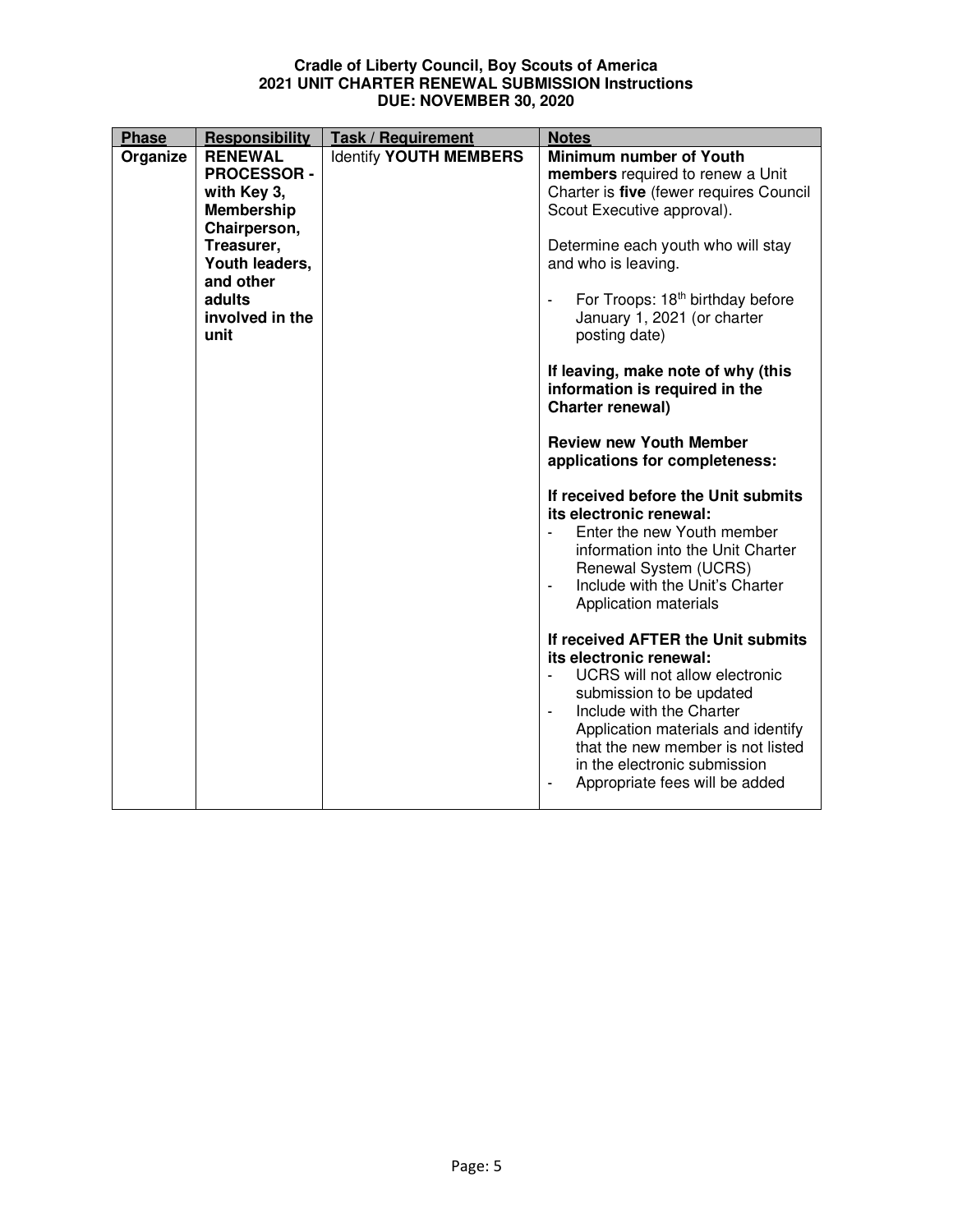# <span id="page-5-0"></span>**LEAD / EXECUTE**

| <b>Phase</b>             | <b>Responsibility</b>              | <b>Task / Requirement</b>                                                                               | <b>Notes</b>                                                                                                                                                                                                                                                                                                                                                                                                                                                                                                                                                                                |
|--------------------------|------------------------------------|---------------------------------------------------------------------------------------------------------|---------------------------------------------------------------------------------------------------------------------------------------------------------------------------------------------------------------------------------------------------------------------------------------------------------------------------------------------------------------------------------------------------------------------------------------------------------------------------------------------------------------------------------------------------------------------------------------------|
| Lead /                   | <b>RENEWAL</b>                     | Confirm access to UCRS.                                                                                 | <b>Access opened November 1, 2020</b>                                                                                                                                                                                                                                                                                                                                                                                                                                                                                                                                                       |
| <b>Execute</b>           | <b>PROCESSOR</b>                   |                                                                                                         |                                                                                                                                                                                                                                                                                                                                                                                                                                                                                                                                                                                             |
| Lead /<br><b>Execute</b> | <b>RENEWAL</b><br><b>PROCESSOR</b> | Enter all changes into UCRS<br>New members<br>Deleted members<br>Personal info changes /<br>corrections | From November 1 to November 30,<br>2020<br>Check for multiple entries of the<br>same member                                                                                                                                                                                                                                                                                                                                                                                                                                                                                                 |
| Lead /<br><b>Execute</b> | <b>RENEWAL</b><br><b>PROCESSOR</b> | Review Charter Details and<br>Summary online                                                            | Verify all active members for<br>2021<br>Verify all deleted members for<br>2021<br>Verify all Adult Leader positions<br>filled<br><b>Submit "Additional Disclosures &amp;</b><br><b>Background Check</b><br>Authorization" if renewing<br>membership and not already<br>submitted in 2020:<br>Authorization<br>Verify Adult YPT expiration dates<br>Verify Adult PA clearances<br>Verify adult training                                                                                                                                                                                     |
| Lead /<br><b>Execute</b> | <b>RENEWAL</b><br><b>PROCESSOR</b> | <b>Review Charter Summary</b><br>online                                                                 | Verify all active members for<br>2021<br>Verify all deleted members for<br>$\overline{\phantom{0}}$<br>2021<br><b>Submit "Additional Disclosures &amp;</b><br><b>Background Check</b><br>Authorization" if renewing<br>membership and not already<br>submitted in 2020:<br>Authorization<br>Verify Adult YPT expiration dates<br>Verify Adult PA clearances<br>Verify adult training<br>Verify all fees<br>Individual:<br>$\circ$<br>Individual<br>membership<br>Boys' Life (Youths)<br><b>COLBSA Personal</b><br>Insurance (all<br>members)<br>Unit:<br>$\circ$<br>Unit Recharter Fee<br>п |
| Lead /<br><b>Execute</b> | <b>RENEWAL</b><br><b>PROCESSOR</b> | Print Draft Charter reports /<br>Review with Unit Key 3 and<br>Treasurer                                | Remind everyone of confidentiality<br>requirement of all personal<br>information contained in the UCRS<br>system and reports                                                                                                                                                                                                                                                                                                                                                                                                                                                                |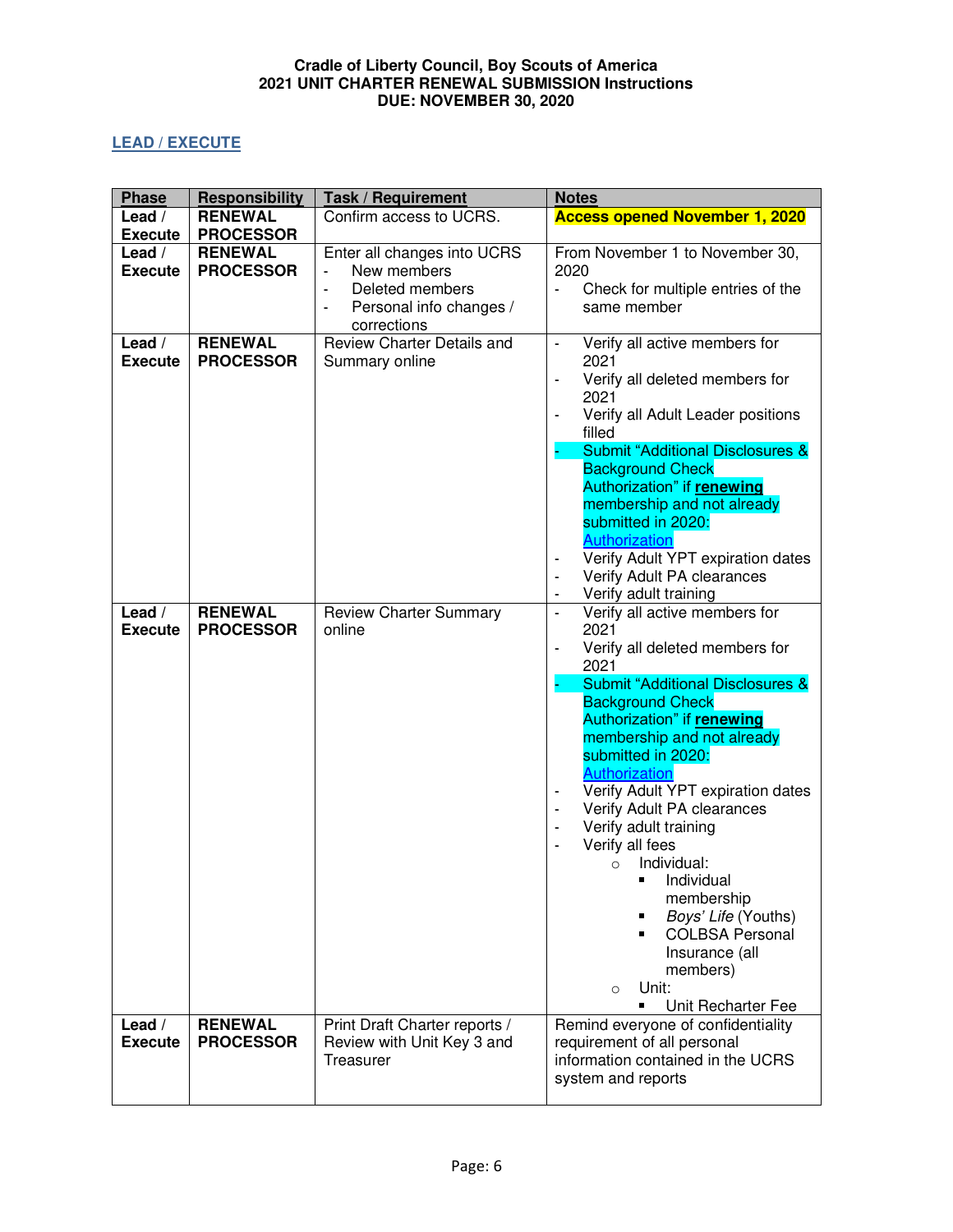| <b>Phase</b>               | Responsibility                                                       | <b>Task / Requirement</b>                                                                                                             | <b>Notes</b>                                                                                                                                                                                                                                                                                                                                                                                                                                            |
|----------------------------|----------------------------------------------------------------------|---------------------------------------------------------------------------------------------------------------------------------------|---------------------------------------------------------------------------------------------------------------------------------------------------------------------------------------------------------------------------------------------------------------------------------------------------------------------------------------------------------------------------------------------------------------------------------------------------------|
| Lead $/$<br><b>Execute</b> | <b>RENEWAL</b><br><b>PROCESSOR</b>                                   | Submit Charter - Electronic                                                                                                           | <b>Review Instructions:</b><br><b>Updated Internet</b><br>Rechartering<br>Electronic submission must<br>be completed before printing<br>Renewal Application.<br>Renewal Application,<br>membership applications,<br>signatures, fees, etc. must<br>be submitted by Monday,<br>November 30, 2020.<br>Renewal may be completed<br>completely online<br><b>FAQ for Internet Charter renewal</b><br>for units expiring December 31.<br>2020, and thereafter |
| Lead $/$<br><b>Execute</b> | <b>RENEWAL</b><br><b>PROCESSOR</b>                                   | Print paper copy of PAPER<br><b>SUBMISSION (MUST</b><br><b>COMPLETE ELECTRONIC</b><br><b>SUBMISSION FIRST)</b>                        | If not submitting renewal completely<br>online, then read the instructions on<br>the last page of the Report Package<br>and provide unit contact information                                                                                                                                                                                                                                                                                            |
| Lead $/$<br><b>Execute</b> | <b>Unit Leader</b><br>Sponsoring<br>Organization<br><b>Executive</b> | For paper submission, sign all<br>pages of the printed report<br>package including the<br>application<br>Sign new member applications |                                                                                                                                                                                                                                                                                                                                                                                                                                                         |
| Lead $/$<br><b>Execute</b> | <b>Unit Treasurer</b>                                                | Review all recharter fees /<br>determine net amount due to<br><b>COLBSA</b>                                                           | <b>Review COLBSA unit account</b><br>balance to determine net amount<br>due.                                                                                                                                                                                                                                                                                                                                                                            |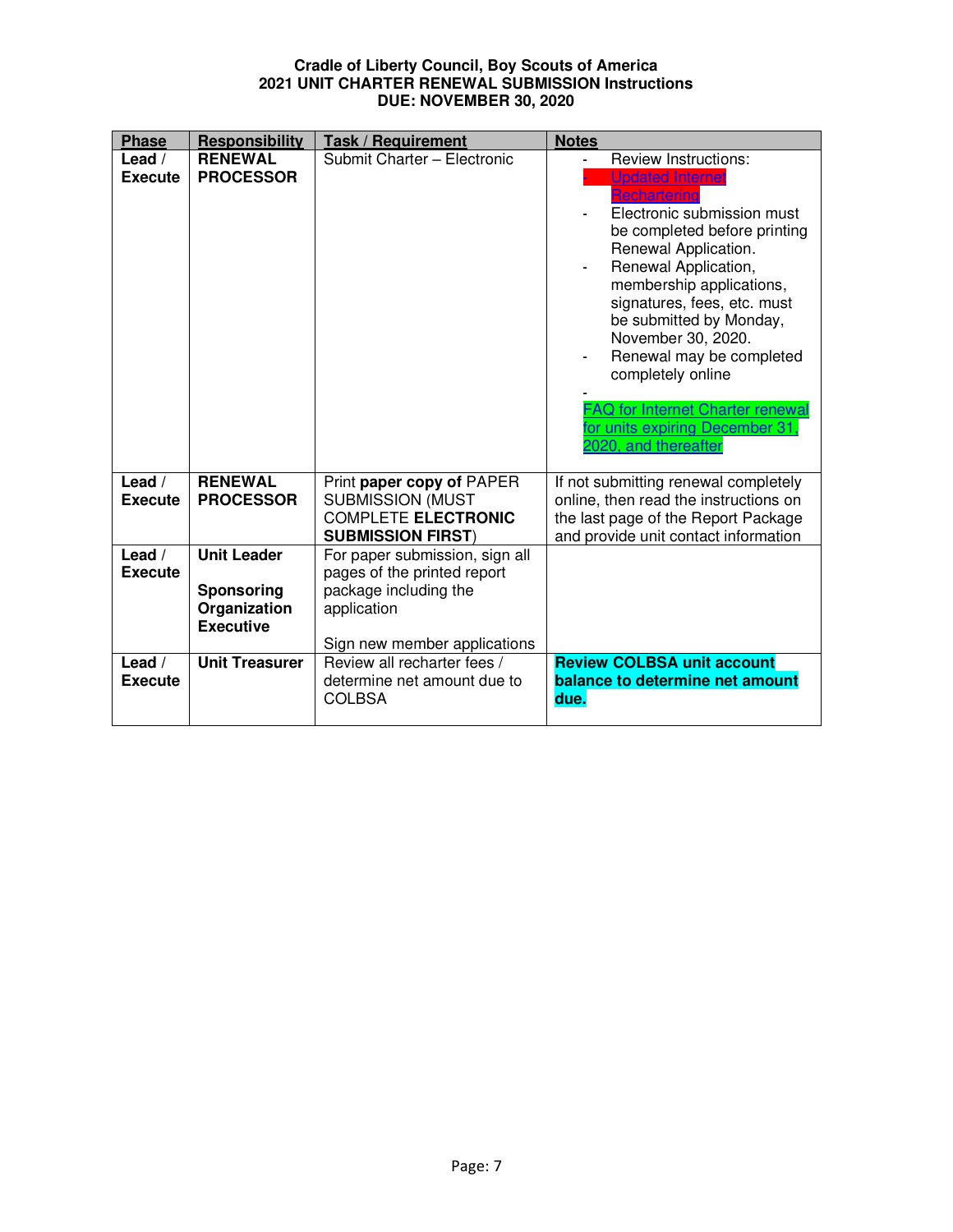# <span id="page-7-0"></span>**ADULT TRAINING**

| Category                                      | <b>Responsibility</b>                                                                                                | Task / Requirement                                                                                                                                                      | <b>Notes</b>                                                                                                                                                |
|-----------------------------------------------|----------------------------------------------------------------------------------------------------------------------|-------------------------------------------------------------------------------------------------------------------------------------------------------------------------|-------------------------------------------------------------------------------------------------------------------------------------------------------------|
| Training -<br><b>Position-</b><br>specific    | <b>RENEWAL</b><br><b>PROCESSOR</b>                                                                                   | Download and review the<br>Training Manager report for<br>each Adult to determine<br>any training deficiencies.                                                         | https://My.scouting.org<br>http://colbsa.org/recharter                                                                                                      |
| Training-<br><b>Position-</b><br>specific     | <b>Current Adult</b><br>members who<br>will stay in<br>their same<br>currently<br>registered<br>position             |                                                                                                                                                                         | Position-specific training does not<br>expire                                                                                                               |
| Training $-$<br><b>Position-</b><br>specific  | <b>New Adult</b><br>members and<br><b>Current Adult</b><br>members<br>changing to a<br>new<br>leadership<br>position | Complete training<br>requirements for the new<br>leadership position                                                                                                    | <b>Position Trained Courses</b>                                                                                                                             |
| Youth<br><b>Protection</b><br><b>Training</b> | <b>RENEWAL</b><br><b>PROCESSOR</b>                                                                                   | Download and review the<br>Training Manager report for<br>YPT to determine the<br>expiration date of each<br>currently registered Adult's<br>Youth Protection Training. | YPT must be completed before<br>any new Adult can register<br>YPT must be valid until at least<br>$\blacksquare$<br>April 1, 2021<br>http://My.scouting.org |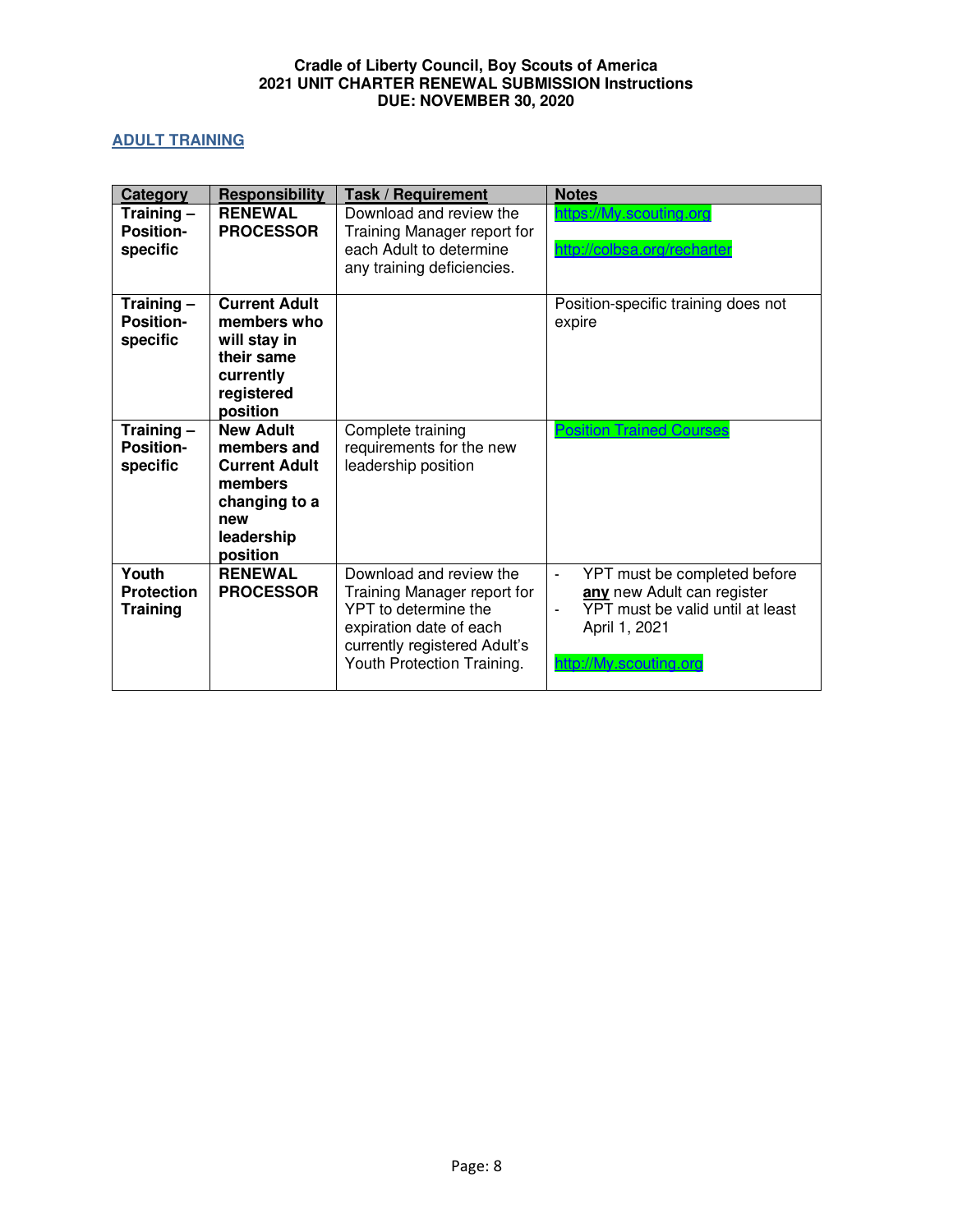## <span id="page-8-0"></span>**DATES AND FEES**

**Commissioners, District Executive, and other volunteers will help. ASK!** 

<span id="page-8-1"></span>**Key Dates** 

| <b>Responsibility</b> | <b>Task / Requirement</b>        | <b>Notes</b>                                                                       |
|-----------------------|----------------------------------|------------------------------------------------------------------------------------|
| <b>RENEWAL</b>        | <b>Cutoff date for including</b> | Unit chooses a date four or more weeks before                                      |
| <b>PROCESSOR</b>      | new applications in UCRS         | November 30, 2020 submission deadline. New                                         |
|                       | renewal process                  | registrations not recorded in UCRS will be processed                               |
|                       |                                  | manually when charter application is processed.<br>Appropriate fees will be added. |
|                       |                                  |                                                                                    |
|                       | <b>Recharter Day</b>             | Detailed review of your charter renewal application -                              |
|                       |                                  | mid-to late October with Unit Commissioner or other                                |
|                       | Final electronic and paper       | Due on/before November 30, 2020 charter renewal                                    |
|                       | submissions due (early           | application, new member applications, signatures,                                  |
|                       | submission encouraged!)          | fees, etc.                                                                         |

## Reminder of Important Dates

| Renewal application due (incl. all forms, signatures, payment, etc)Monday, November 30, 2020 |                            |
|----------------------------------------------------------------------------------------------|----------------------------|
|                                                                                              |                            |
|                                                                                              | Thursday, October 15, 2020 |
| Submit Member Applications for Council to complete data entry Thursday, October 1, 2020      |                            |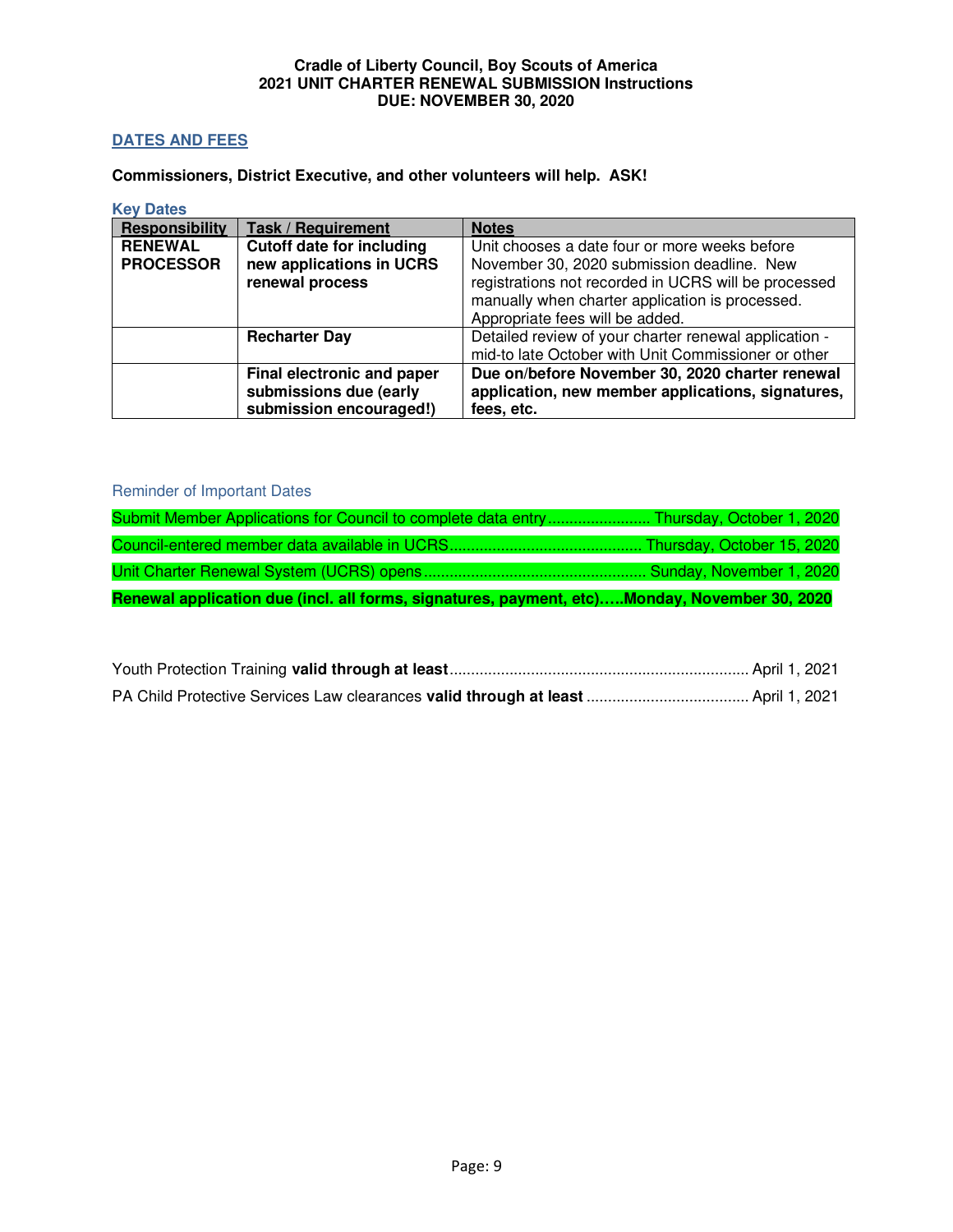## <span id="page-9-0"></span>**Fees Calculation – Cradle of Liberty Council is subsidizing the increase amount for 2021 only.**

| Responsibility | Fee                                                                   | <b>Notes</b>                                                                                                                                                                                                    |
|----------------|-----------------------------------------------------------------------|-----------------------------------------------------------------------------------------------------------------------------------------------------------------------------------------------------------------|
|                | National annual membership<br>registration                            | \$66 for youth members in Cub Scouts, Scouts<br><b>BSA, Venturing and Sea Scouts,</b><br>\$42 for youth members in Exploring, and<br>\$42 for adult members                                                     |
|                | Boys' Life subscription<br>(optional but encouraged)                  | \$12 per subscription<br>1 per youth address required<br>Multiple youths / siblings at the same address only<br>$\blacksquare$<br>require 1 subscription (but each youth may want<br>to receive their own copy) |
|                | National Unit Charter Fee                                             | \$75 per unit                                                                                                                                                                                                   |
|                | <b>Council Accident and Illness</b><br><b>Insurance Liability Fee</b> | \$2 per person<br>Does not show up in National's fee calculation<br><b>Tiger/Lion Adult Partners ARE charged</b>                                                                                                |

# <span id="page-9-1"></span>**Fees example – as calculated by UCRS.**

| <b>Quantity</b>                                                                                            | <b>Fee Type</b>                                                   | <b>Individual</b><br>fee | <b>Calculation</b>     | <b>Subtotals</b> |
|------------------------------------------------------------------------------------------------------------|-------------------------------------------------------------------|--------------------------|------------------------|------------------|
| Unit @ \$75                                                                                                | <b>Unit Registration fee</b>                                      | \$75.00                  | 75.00<br>S             | 75.00<br>\$      |
| 38:<br>$-30$ Cubs $@$ \$66,<br>including 5 Tigers /<br>Lions<br>- 8 Adult leaders $@$<br>\$42              | National Registration fee                                         | \$66.00                  | \$1,980.00<br>\$336.00 |                  |
| - Note: no National<br>Registration fee<br>for Tiger / Lion<br><b>Adult Partners</b>                       |                                                                   |                          | 0.00                   | \$2,316.00       |
| 30 Cubs, including 5<br>Tigers / Lions                                                                     | Boys Life fee                                                     | \$12.00                  | \$360.00               | \$360.00         |
| <b>Total National Fees</b>                                                                                 |                                                                   |                          |                        | \$2,751.00       |
| 43:<br>- 30 Cubs, including<br>5 Tigers / Lions<br>- 8 Adult leaders<br>- 5 Tiger / Lion Adult<br>partners | Council Accident and<br>Illness Insurance<br><b>Liability Fee</b> | \$2.00                   | 86.00<br>\$.           | 86.00<br>\$.     |
| Total due from Unit                                                                                        |                                                                   | ΤΟΤΑL                    | \$2,837.00             | \$2,837.00       |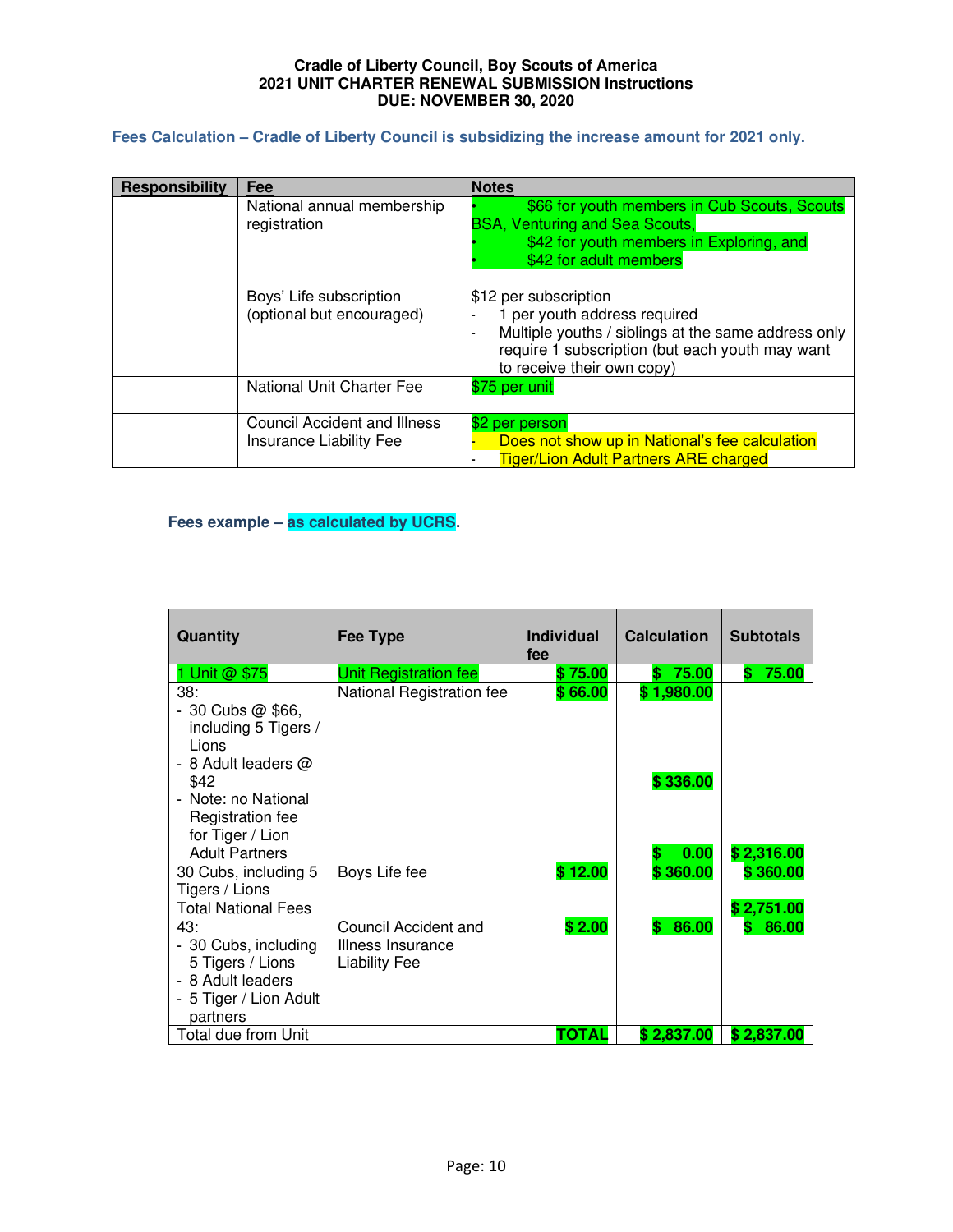**TRANSFER THE COUNTS OF YOUTH MEMBERS AND ADULT MEMBERS TO THE FEE CALCULATION WORKSHEET (example on p.20) THIS WORKSHEET WILL SHOW THE UNIT FEE, THE AMOUNT BEING SUBSIDIZED BY COLBSA, AND THE NET AMOUNT PAYABLE BY THE UNIT.** 

### <span id="page-10-0"></span>**ADDITIONAL RESOURCES**

| <b>Description</b>                                                                      | Link / URL                                                                                                     |
|-----------------------------------------------------------------------------------------|----------------------------------------------------------------------------------------------------------------|
| <b>Recharter Help</b>                                                                   | <b>Updated Internet Rechartering</b>                                                                           |
| New Unit Application (also used<br>for change of Institution Head)                      | http://www.scouting.org/filestore/pdf/524-402 WB.pdf                                                           |
| <b>Organization Security Manager</b>                                                    | http://www.scouting.org/filestore/idg/Security Manage<br>r.pdf                                                 |
| Member Manager reports                                                                  | Instructions provided by email, COL website                                                                    |
| <b>Youth Application</b>                                                                | www.scouting.org/filestore/pdf/524-406.pdf                                                                     |
| <b>Adult Application</b>                                                                | www.scouting.org/filestore/pdf/524-501.pdf                                                                     |
| Training Manager reports (YPT,<br>position-specific)                                    | Instructions provided by email, COL website                                                                    |
| "Additional Disclosures &<br><b>Background Check</b>                                    | https://filestore.scouting.org/filestore/se-packet/2019-<br>09-30/Additional-Disclosures-And-Background-Check- |
| Authorization"                                                                          | Authorization-NOT-CALIFORNIA.pdf                                                                               |
| Pennsylvania Child Protective<br>Services Law                                           | http://colbsa.org/palaw                                                                                        |
| PA CPSL log (all clearances<br>submitted, results acceptable for<br>Adult registration) | Provided by email                                                                                              |
| Position-specific training<br>requirements                                              | https://my.scouting.org/Documents/PositionTrainedCo<br>urses.pdf                                               |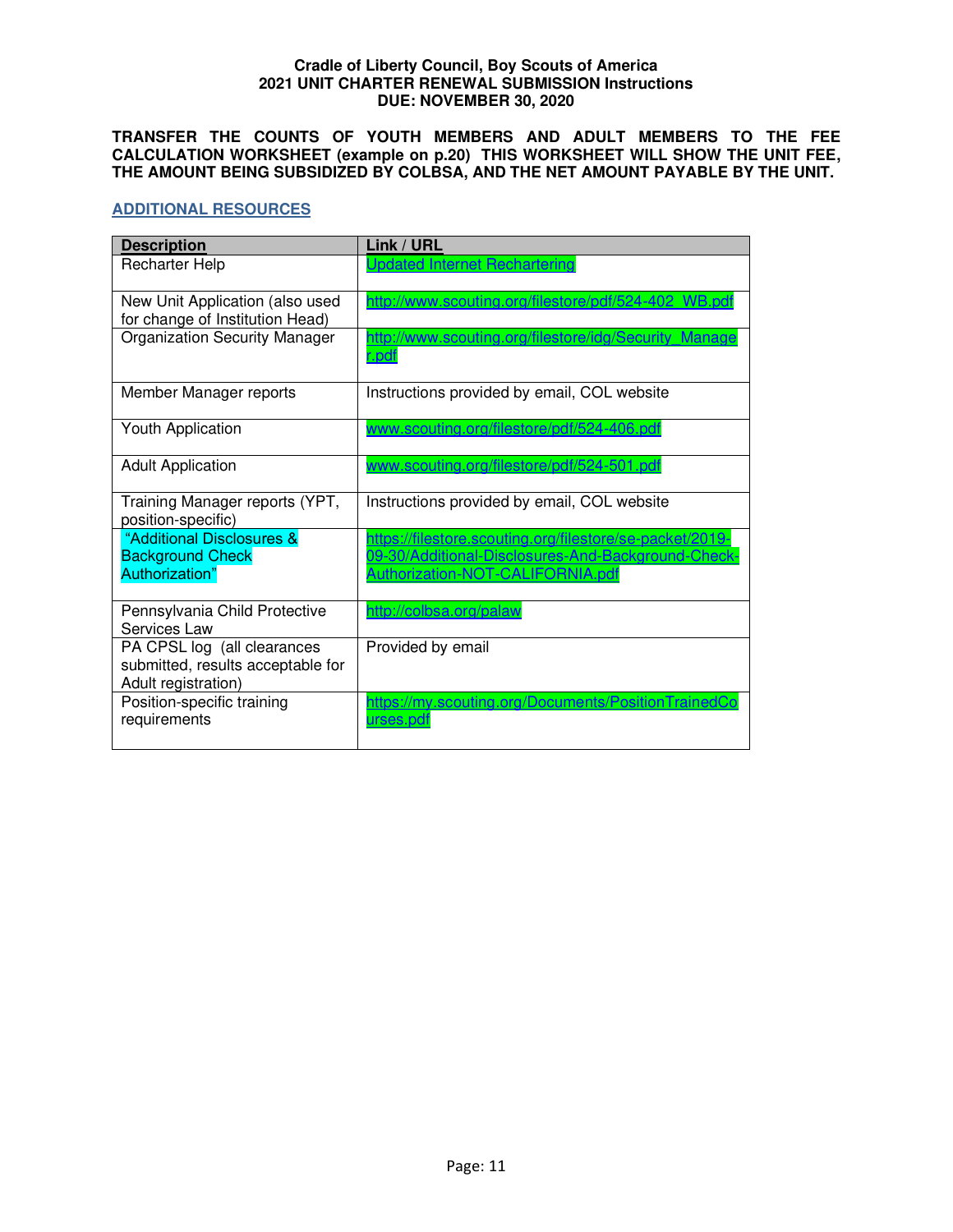## <span id="page-11-0"></span>**SAMPLE RESOURCES**

The report below is used by District Commissioners and affected Council staff to determine each Unit's progress toward completing the electronic renewal submission.

|            | Report ID: 10.1          |                                             |                  | Cradle Of Liberty Council                            |                |            |              |            |  |  |  |
|------------|--------------------------|---------------------------------------------|------------------|------------------------------------------------------|----------------|------------|--------------|------------|--|--|--|
|            | Run Date: 1/7/2016       |                                             |                  | INTERNET RECHARTERING UNIT RENEWAL PROCESSOR LISTING |                |            |              |            |  |  |  |
|            | Run Time: 7:10:53AM      |                                             |                  |                                                      |                |            |              |            |  |  |  |
|            |                          |                                             |                  |                                                      |                |            |              |            |  |  |  |
|            | ---Selected Options ---  |                                             |                  |                                                      |                |            |              |            |  |  |  |
|            | Stop Level: District     | BSA Organisation: Cradle Of Liberty Council |                  |                                                      |                |            |              |            |  |  |  |
|            | Program: All             | Unit Expiration Date: 12/31/2015            |                  |                                                      |                |            |              |            |  |  |  |
| Units: All |                          |                                             |                  |                                                      |                |            |              |            |  |  |  |
|            | List by Program Code: No |                                             |                  |                                                      |                |            |              |            |  |  |  |
|            | Create File: No          |                                             |                  |                                                      |                |            |              |            |  |  |  |
|            |                          | Field 3 - Delaware County/Minguas           |                  |                                                      |                |            |              |            |  |  |  |
| Unit       | Number                   | Empire Date                                 | Processor Name   | Telephone                                            | E-mail Address | Registered | Stage Status | Submitted  |  |  |  |
| Pack       | 0076                     | 12/31/2015                                  | Robert           |                                                      | rison.         | 12/06/2015 | 5-Submitted  | 12/06/2015 |  |  |  |
| Pack       | 0077                     | 12/31/2015                                  | Edward           |                                                      | t.net          | 11/10/2015 | 5-Submitted  | 11/29/2015 |  |  |  |
| Pack       | 0085                     | 12/31/2015                                  | Edward           |                                                      | t.net          | 12/26/2015 | 5-Submitted  | 12/26/2015 |  |  |  |
| Troop      | 0085                     | 12/31/2015                                  | Paul N           |                                                      | $1.$ com       | 11/29/2015 | 5-Submitted  | 11/29/2015 |  |  |  |
| Crew       | 0112                     | 12/31/2015                                  | Susan            |                                                      | m              | 11/17/2015 | 5-Submitted  | 11/17/2015 |  |  |  |
| Pack       | 0112                     | 12/31/2015                                  | charle           |                                                      | nn.            | 11/18/2015 | 5-Submitted  | 11/25/2015 |  |  |  |
| Troop      | 0112                     | 12/31/2015                                  | Kevin            |                                                      | .com           | 11/15/2015 | 5-Submitted  | 11/15/2015 |  |  |  |
| Pack       | 0145                     | 12/31/2015                                  | George           |                                                      | ter@cm         | 12/01/2015 | 5-Submitted  | 12/15/2015 |  |  |  |
| Troop      | 0154                     | 12/31/2015                                  | Alfred           |                                                      | t.net          | 12/02/2015 | 5-Submitted  | 12/04/2015 |  |  |  |
| Crew       | 0154                     | 12/31/2015                                  | Tom El           |                                                      | OOK.COM        | 11/23/2015 | 5-Submitted  | 11/23/2015 |  |  |  |
| Pack       | 0154                     | 12/31/2015                                  | Kathle<br>Oberho |                                                      | ison.n         | 11/24/2015 | 5-Submitted  | 12/17/2015 |  |  |  |
| Pack       | 0191                     | 12/31/2015                                  | Chuck            |                                                      | il.com         | 11/02/2015 | 5-Submitted  | 11/18/2015 |  |  |  |
| Troop      | 0191                     | 12/31/2015                                  | Frank            |                                                      | erison.        | 11/01/2015 | 5-Submitted  | 11/15/2015 |  |  |  |
| Troop      | 0225                     | 12/31/2015                                  | John M           |                                                      | @cmail         | 11/23/2015 | 5-Submitted  | 11/27/2015 |  |  |  |
|            |                          |                                             |                  |                                                      | Somail.        | 11/27/2015 | 5-Submitted  | 11/28/2015 |  |  |  |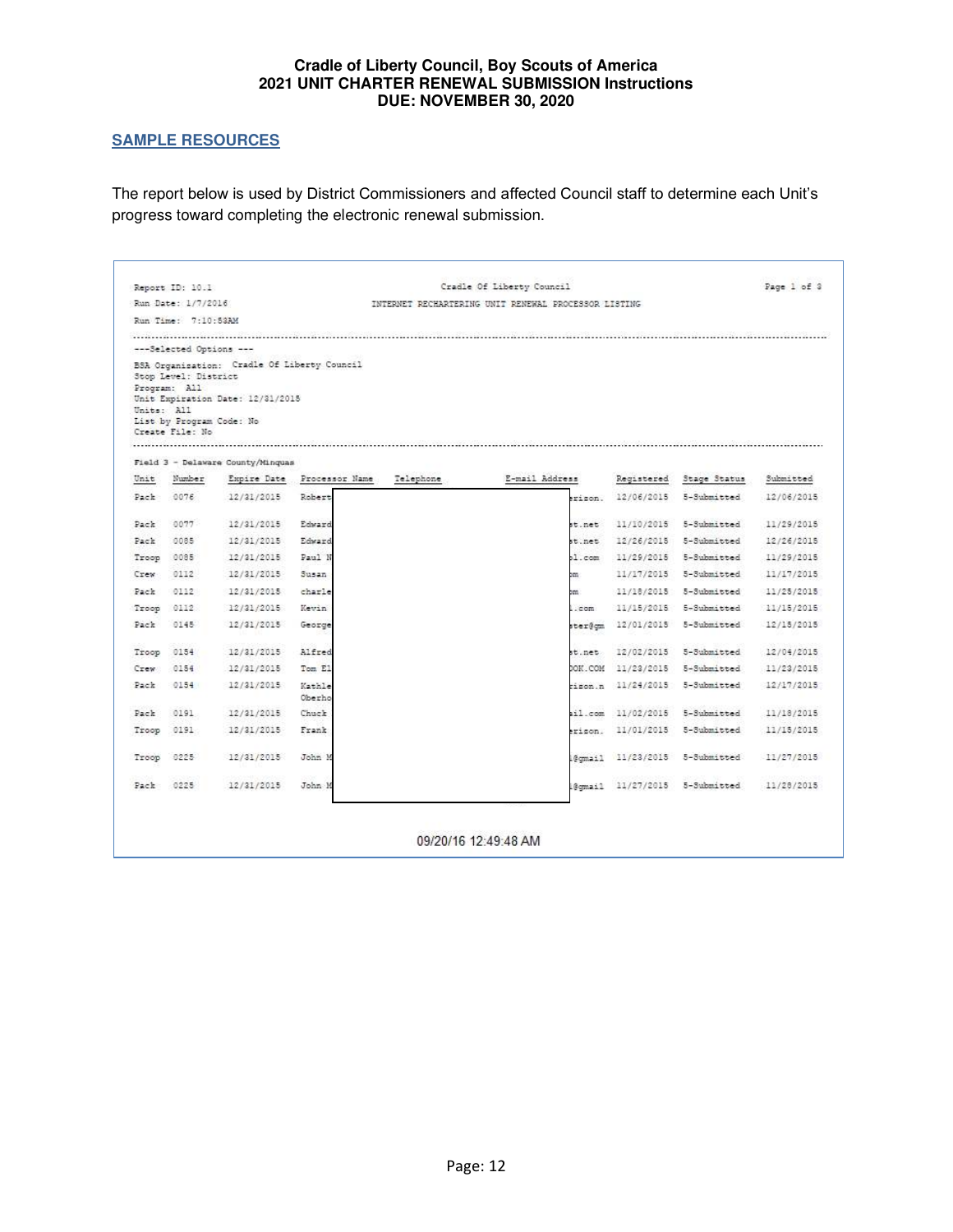The form shown and linked below is the BSA form used when registering a new Unit as well as when there is a change in the Institution Head of an existing Chartered Organization.



http://www.scouting.org/filestore/pdf/524-402\_WB.pd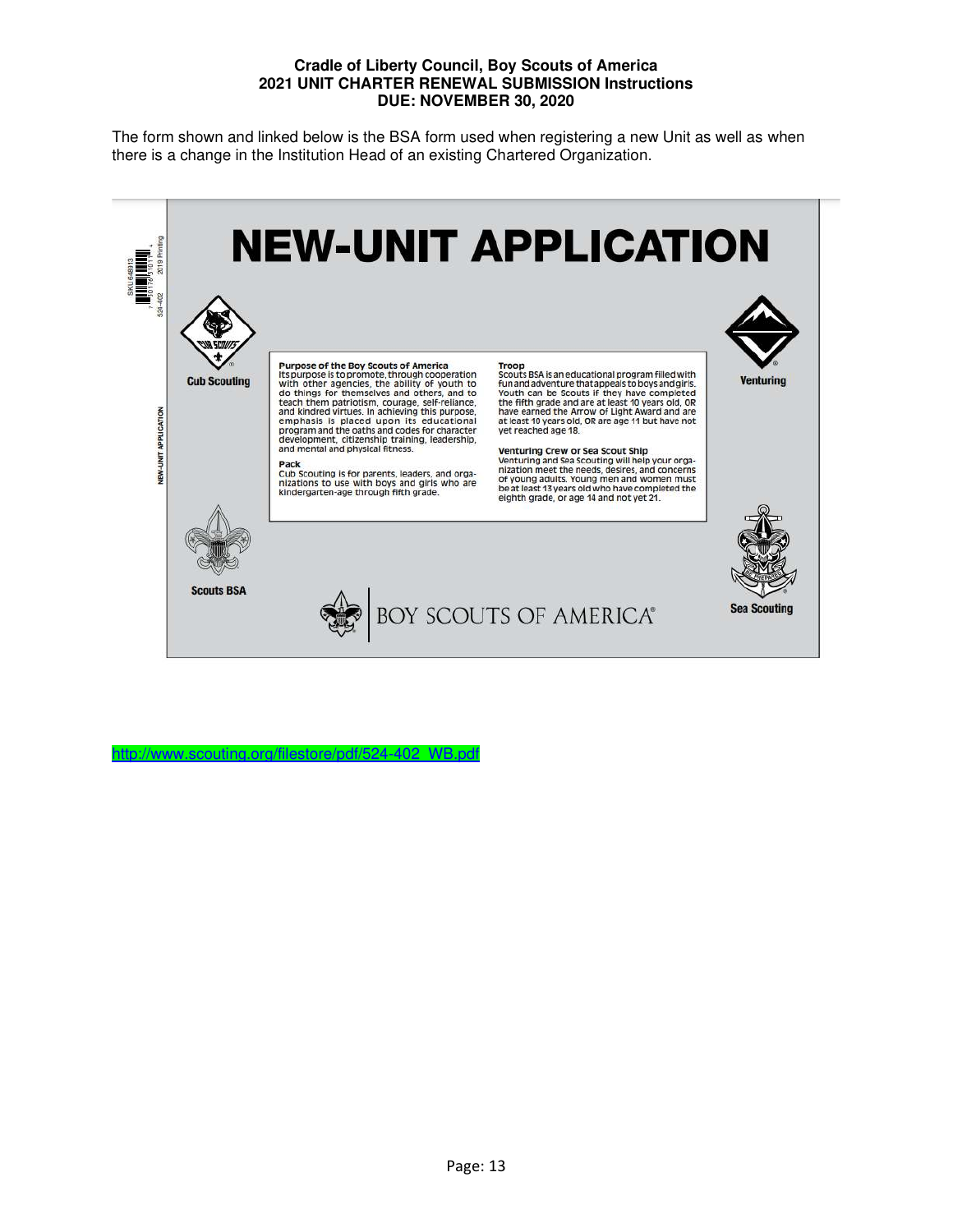The web page shown and linked below is an example of a Member Manager report. The content of the report can be downloaded for an entire Unit roster or can segregate Youth from Adult members. Commissioners can provide direction on how the retrieve these reports. There are also process documents on the Council's recharter page that illustrate how to run these reports.

| Member Manager                                                                                                                | my Scouting                                                           |                            | Welcome James Hegarty |
|-------------------------------------------------------------------------------------------------------------------------------|-----------------------------------------------------------------------|----------------------------|-----------------------|
|                                                                                                                               | <b>Back</b>                                                           | <b>Organization Roster</b> |                       |
| 20 More<br>∧<br>Search<br>0191 (SILOAM METHODIST CHURCH)<br>0225 (ST JOSEPHS ROMAN CATHOLIC CHUR >                            | Youth Roster by Person<br>$\ast =$<br>Search                          |                            | <b>Roster View</b>    |
| 0260 (ST JOHNS CONCORD EPISCOPAL CHR ><br>0272 (ROSE VALLEY FOLK)<br>0277 (WALLINGFORD PRESBYTERIAN CHUR >                    | <b>Charles R</b><br>Youtl<br>$\rightarrow$<br><b>Nicholas</b><br>Yout | 0191<br><b>No. 0191</b>    |                       |
| 0292 (MOUNT HOPE UNITED METHODIST CH ><br>0316 (First Faith Missionary Baptist Church)<br>0404 (LIMA UNITED METHODIST CHURCH) | Tyler J Ba<br>$\rightarrow$<br>Yout<br>$\rightarrow$                  | 0191                       |                       |
| 0430 (REFORMATION EVANGELICAL LUTHER ><br>0493 (CHRIST UNITED METHODIST CHURCH)                                               | Ryan P B<br>Yout<br>$\rightarrow$<br><b>Samuel V</b>                  | 60191                      |                       |
| 7 More<br>$\checkmark$                                                                                                        | Yout<br>John S Co                                                     | <b>No</b> 0191             |                       |
|                                                                                                                               | 09/19/16 11:28:47 PM                                                  |                            |                       |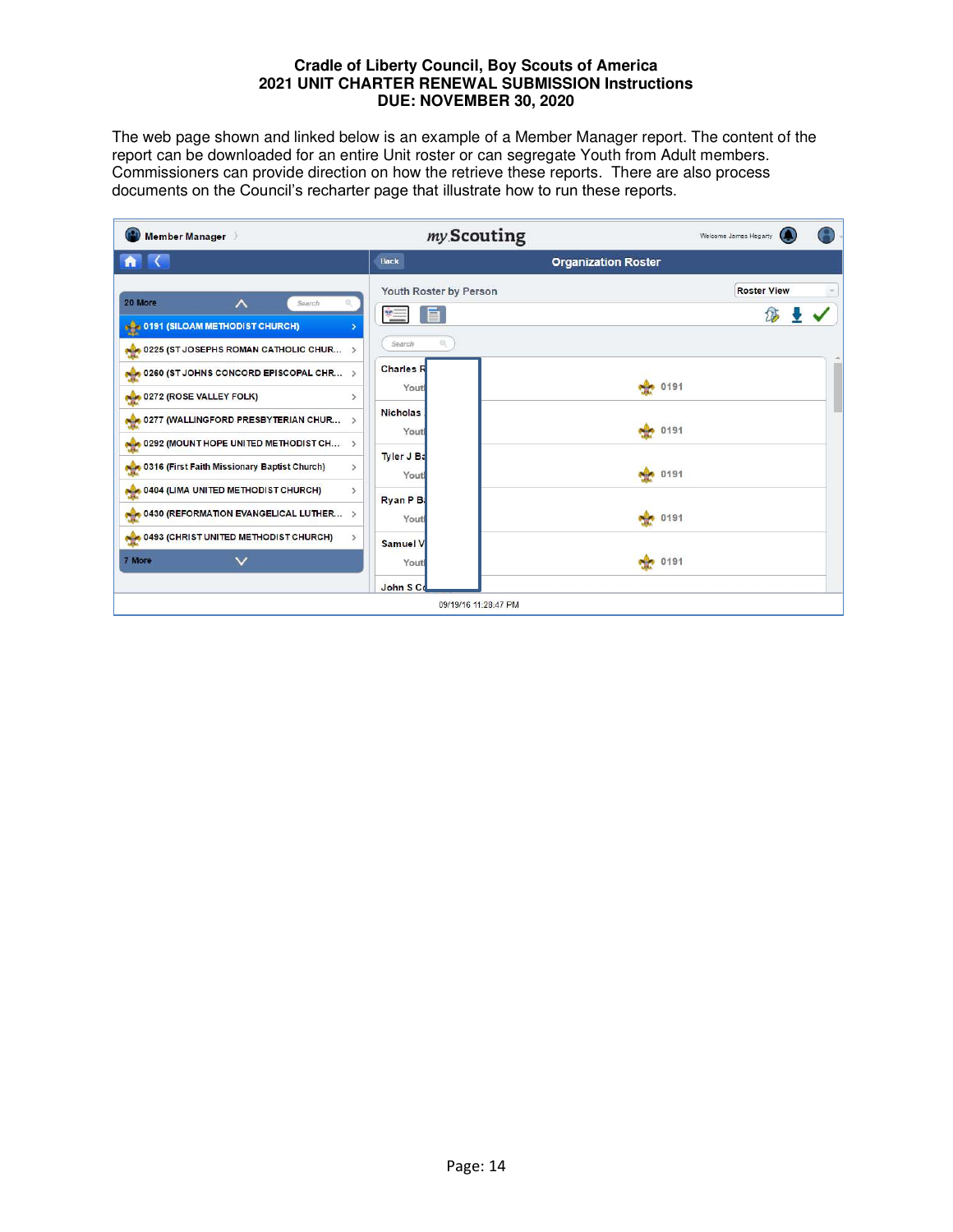The web page shown and linked below is an example of a Member Manager report. An Adult Members roster is shown in this example.

| Member Manager                                                |                               | my Scouting           |                                    | Welcome James Hegarty |
|---------------------------------------------------------------|-------------------------------|-----------------------|------------------------------------|-----------------------|
|                                                               | <b>Back</b>                   |                       | <b>Organization Roster</b>         |                       |
| $\wedge$<br>20 More<br>$\circ$<br>Search                      | <b>Adult Roster by Person</b> |                       |                                    | <b>Roster View</b>    |
| <b>8 8 2 0191 (SILOAM METHODIST CHURCH)</b>                   | $* =$                         |                       |                                    |                       |
| 0225 (ST JOSEPHS ROMAN CATHOLIC CHUR >                        | Q.<br>Search                  |                       | Filter by Position   All Positions |                       |
| 0260 (ST JOHNS CONCORD EPISCOPAL CHR >                        | James R H                     |                       |                                    |                       |
| 0272 (ROSE VALLEY FOLK)<br>$\mathbf{v}$                       | Charte                        | ation Rep.            | e ge<br>0191                       |                       |
| 0277 (WALLINGFORD PRESBYTERIAN CHUR<br>$\rightarrow$          | Joseph W                      |                       |                                    |                       |
| 4 0292 (MOUNT HOPE UNITED METHODIST CH >                      | <b>Assist</b>                 | aster (+Trained)      | 0191<br>والمجادة                   |                       |
| 0316 (First Faith Missionary Baptist Church)<br>$\rightarrow$ | James J H<br>Comm             | $+$ Trained<br>ħ۲     | 60191                              |                       |
| 0404 (LIMA UNITED METHODIST CHURCH)<br>$\,>\,$                | Eric R John                   |                       |                                    |                       |
| 4 0430 (REFORMATION EVANGELICAL LUTHER >                      | Unit C                        | er Reserve (+Trained) | 0191                               |                       |
| 0493 (CHRIST UNITED METHODIST CHURCH)<br>$\geq$               | Robert L Jo                   |                       |                                    |                       |
| 7 More                                                        | Comm                          | an (+Trained)         | $\frac{1}{2}$ 0191                 |                       |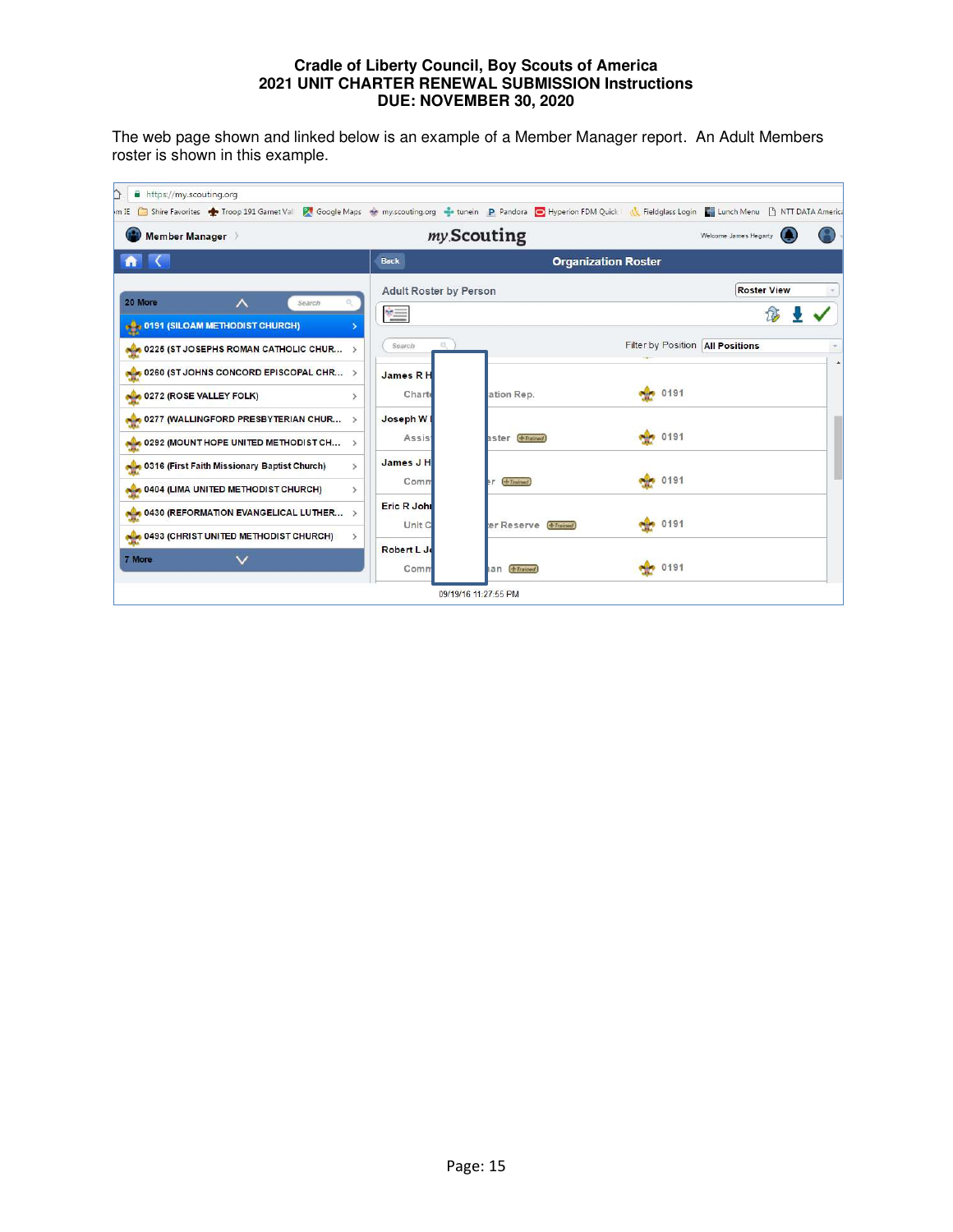The web page shown and linked below is an example of a Youth Protection Training report. The content of the report can be downloaded to show a chronological list of Adult Members' YPT expirations. Commissioners can provide direction on how the retrieve these reports. There are also process documents on the Council's recharter page that illustrate how to run these reports.

|                    |                                                                                        |                                                                                                                             |                                                                      |                        | BOY SCOUTS OF AMERICA® YPT Aging Report                                                                                                                                                                     |                                  |                                |                          |                     |                   |                       |                 |
|--------------------|----------------------------------------------------------------------------------------|-----------------------------------------------------------------------------------------------------------------------------|----------------------------------------------------------------------|------------------------|-------------------------------------------------------------------------------------------------------------------------------------------------------------------------------------------------------------|----------------------------------|--------------------------------|--------------------------|---------------------|-------------------|-----------------------|-----------------|
|                    |                                                                                        |                                                                                                                             |                                                                      |                        | This information is to be used only for authorized purposes on behalf of the Boy Scouts of America. Disclosing, copying, or making any inappropriate use of this roster information is strictly prohibited. |                                  |                                |                          |                     |                   |                       |                 |
| FILTER<br>$\geq$   | Date Report Generated 10/13/2020<br>Group by: Org Structure<br>$\rightarrow$<br>Page 1 | Council Cradle Of Liberty Council 525<br>Report Generated By James Hegarty<br>$\checkmark$<br><b>REFRESH</b><br>of $2$ $60$ | Organization Name Staff (Troop 0191, Siloam United Methodist Church) |                        | <b>Export to CSV</b>                                                                                                                                                                                        |                                  | <b>Export to CSV (Minimum)</b> | <b>Export to PDF</b>     |                     |                   |                       |                 |
| Council<br>A W 4 + | Service Area<br>A W + +                                                                | <b>District</b><br>水甲牛山                                                                                                     | Program<br>A. W. 4 +                                                 | Unit Number<br>A W 4 5 | Gender Accepted<br>A W + 4                                                                                                                                                                                  | Chartered Org<br>Name<br>A W + + | First Name<br>A W + +          | Middle Name<br>A. W. 4 + | Last Name<br>水 岁 个山 | Member ID<br>水甲十五 | Position<br>A. W. 4 & | Status<br>10.10 |
|                    |                                                                                        |                                                                                                                             |                                                                      |                        | A Philadelphia and Delaware Counties - SA01, Minquas - 34, , Troop, Troop 0191, 0191 (Count: 34)                                                                                                            |                                  |                                |                          |                     |                   |                       |                 |
| Cradle Of Liberty  | and the state                                                                          | 7.4                                                                                                                         |                                                                      | nene                   | $\sim$                                                                                                                                                                                                      | Siloam United                    | Arrest Mill                    | $\sim$                   | $m - i$             | $4704$ $477$ $47$ | Unit College          | <b>MEE</b>      |

Below is an example of a Legacy Training report – Training Validation for an individual. These legacy tools are being replaced but may be available for some time during the 2021 recharter season.

| <b>BOY SCOUTS OF AMERICA.</b>          |                    |                                       |                    |
|----------------------------------------|--------------------|---------------------------------------|--------------------|
| <b>BSA Training Validation</b>         |                    |                                       |                    |
| <b>Training Search</b>                 |                    | <b>Training results for: Alicia J</b> |                    |
| Youth Protection Training*             | <b>Course Code</b> | <b>Course Name</b>                    | <b>Finish Date</b> |
| All Training                           | Y01                | Youth Protection Training 04/06/2014  |                    |
| * Only Youth Protection Training taken | Y01                | Youth Protection Training 06/16/2012  |                    |
| within the last 2 years will be shown. | <b>WS81</b>        | Weather Hazards                       | 06/16/2014         |
| <b>Direct Search</b><br>Search by:     | Y01                | Youth Protection Training 08/28/2016  |                    |
| Member ID                              |                    |                                       |                    |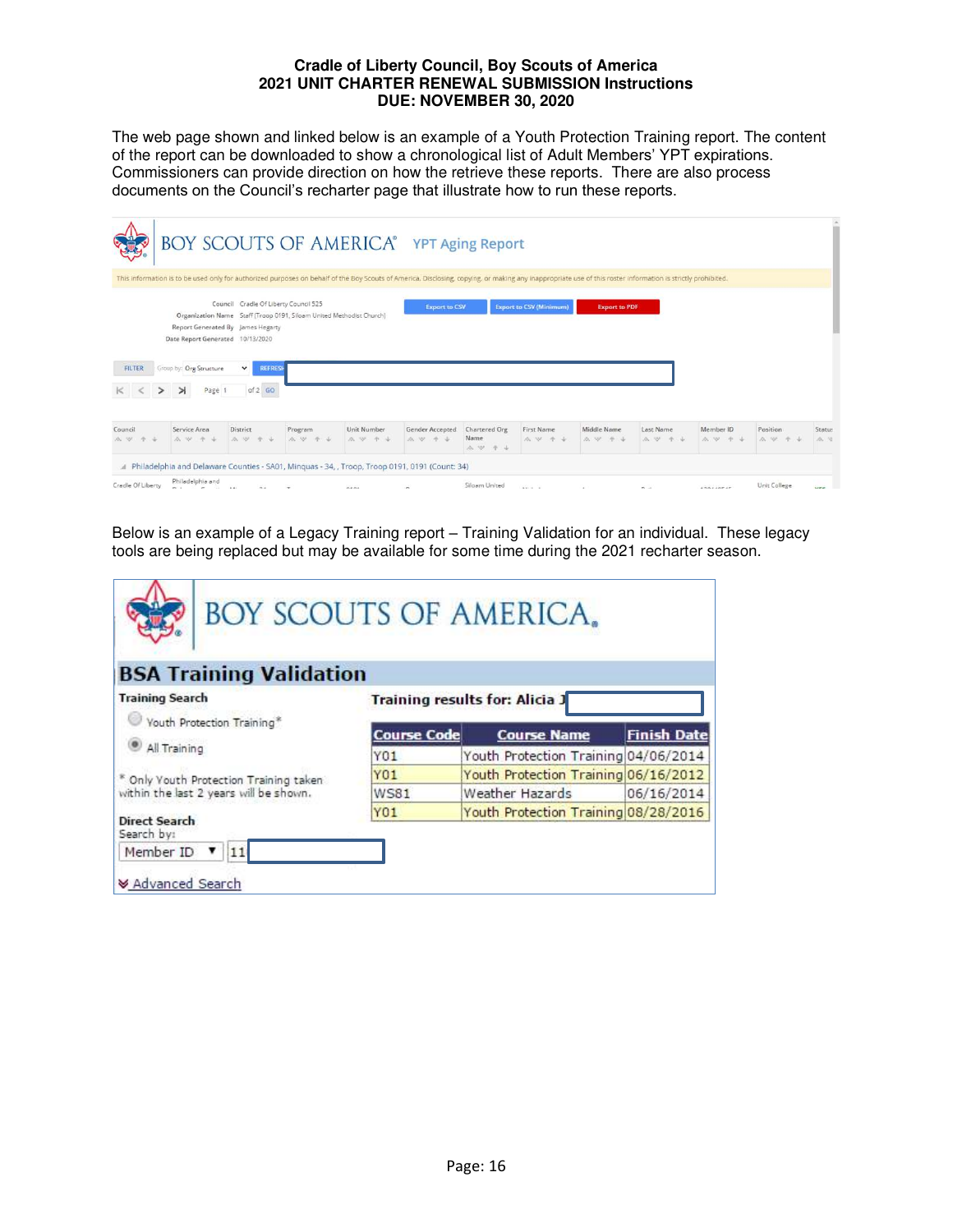Below is an example of a District's PA CPSL log. Access is restricted to Commissioners, affected Council staff, Renewal Processors and Unit Key-3. Volunteers listed on this roster have all submitted clearances that fulfill the requirements for Scouting volunteers in Pennsylvania.

|      | <b>BOY SCOUTS OF AMERICA</b><br><b>CRADLE OF LIBERTY COUNCIL</b> |             |                                                                                                                                                                                                                                                                                                |                       |                    |                               |                                              |            |                           |                      |
|------|------------------------------------------------------------------|-------------|------------------------------------------------------------------------------------------------------------------------------------------------------------------------------------------------------------------------------------------------------------------------------------------------|-----------------------|--------------------|-------------------------------|----------------------------------------------|------------|---------------------------|----------------------|
|      | council key leaders.                                             |             | Minguas District - Pennsylvania Child Protective Services Law<br>CONFIDENTIAL INFORMATION - The only purpose of this information is to assist the Cradle of Liberty Council in complying with the Pennsylvania Child Protective Services Law. Use is exclusively authorized for unit, district |                       |                    |                               |                                              |            |                           |                      |
|      |                                                                  |             |                                                                                                                                                                                                                                                                                                |                       |                    |                               |                                              |            |                           |                      |
|      | in this column has not yet been reviewed.                        |             | This is a complete list of volunteers who have submitted clearances from the above named district. The Verified column designates those submissions that have been reviewed and accepted by the Council or have issues that ne                                                                 |                       |                    |                               |                                              |            |                           | Export Datagrid Data |
|      | Name/First                                                       | Name/Last + | <b>BSA Membership Numl</b>                                                                                                                                                                                                                                                                     | <b>Volunteer Type</b> | <b>Unit Number</b> | <b>State Police Clearance</b> | Child Abuse Clearance Disclosure Date or FBI |            | <b>FBI Clearance Date</b> | Verifi               |
| 4956 | peter                                                            |             |                                                                                                                                                                                                                                                                                                |                       |                    | 09/02/2015                    | 09/02/2015                                   | 09/11/2015 |                           | VC 2016-01-01        |
| 5732 | Elizabeth                                                        |             |                                                                                                                                                                                                                                                                                                |                       |                    | 08/19/2015                    | 08/26/2015                                   | 08/20/2015 |                           | DC 2016-04-2         |
| 928  | Donald                                                           |             |                                                                                                                                                                                                                                                                                                |                       |                    | 09/08/2015                    | 09/10/2015                                   | 09/08/2015 |                           | DC 2015-09-1         |

Shown and linked below is the PA CPSL page on the Council web site.

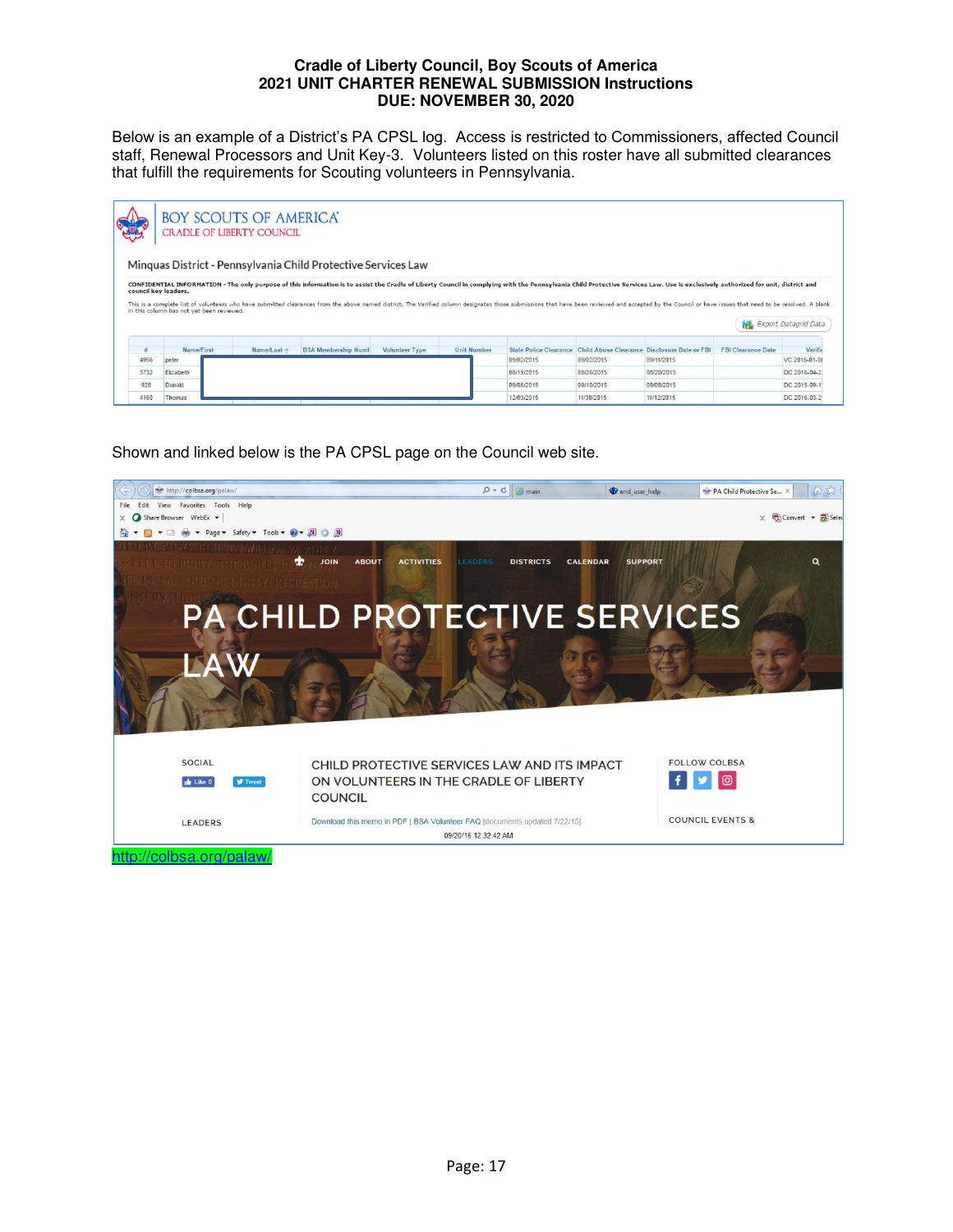The web page shown and linked below is an example of a Trained Leaders report. The content is actually a list of training courses not completed based on each adult's registered position. Commissioners can provide direction on how the retrieve these reports. There are also process documents on the Council's recharter page that illustrate how to run these reports.

|                                  | BOY SCOUTS OF AMERICA® Trained Leaders Status                                                                                                                                             |                                                                          |                         |                       |                       |                              |                                                                                                                                                                                                             |                      |                               |                    |                                      |
|----------------------------------|-------------------------------------------------------------------------------------------------------------------------------------------------------------------------------------------|--------------------------------------------------------------------------|-------------------------|-----------------------|-----------------------|------------------------------|-------------------------------------------------------------------------------------------------------------------------------------------------------------------------------------------------------------|----------------------|-------------------------------|--------------------|--------------------------------------|
|                                  |                                                                                                                                                                                           |                                                                          |                         |                       |                       |                              | This information is to be used only for authorized purposes on behalf of the Boy Scouts of America. Disclosing, copying, or making any inappropriate use of this roster information is strictly prohibited. |                      |                               |                    |                                      |
| <b>FILTER</b>                    | Organization Name Troop 0191, Siloam United Methodist Church<br>Report Generated By James Hegarty<br>Date Report Generated 10/13/2020<br>Group by: Org Structure<br>$\rightarrow$<br>Page | Council Cradle Of Liberty Council 525<br>Sort by: Distric<br>$of 2$ $GO$ |                         |                       | <b>Summary Report</b> | <b>Summary by Position</b>   | <b>CSV</b> (Details)                                                                                                                                                                                        | <b>CSV</b> (Minimum) | <b>CSV (Summary)</b>          | <b>HELP</b><br>PDF |                                      |
|                                  |                                                                                                                                                                                           |                                                                          |                         |                       |                       |                              |                                                                                                                                                                                                             |                      |                               |                    |                                      |
| Full Name<br>$A, W, A, \Delta$   | Council<br>10. 10.                                                                                                                                                                        | Service Area<br>$A \vee A$                                               | <b>District</b><br>n. v | Sub-District<br>办 岁 个 | Unit<br>A W + +       | Gender Accepted<br>A. W. 4 + | Chartered Org Name Zip Code<br>A 9 4 4                                                                                                                                                                      | W W T                | MemberID<br>$\Lambda_1$ . $Q$ | Program<br>み ツ キ   | <b>Registration Expir</b><br>A W + + |
| A.                               | Cradle Of Liberty Council 525, , Philadelphia and Delaware Counties - SA01, Minguas - 34, , Troop 0191 (Count: 34)                                                                        |                                                                          |                         |                       |                       |                              |                                                                                                                                                                                                             |                      |                               |                    |                                      |
| $\alpha$ .<br><br>. The $\alpha$ | Cradle Of Liberty                                                                                                                                                                         | Philadelphia and                                                         | $\sim$<br><b>ALA</b>    |                       | <b>DEPE</b>           |                              | Siloam United                                                                                                                                                                                               | APARA                | <b>SARASREE</b>               | min a<br>$\sim$    | ATLONE ISSUED                        |

The form shown and linked below lists the required training courses by registered position. It shows many of the Legacy Training course codes that satisfy current training requirements.

| <b>RE</b><br><b>SIA SCOV</b><br>Ť. | THE ONLINE TRAINING PLANS LISTED BELOW ARE ALSO AVAILABLE IN A CLASSROOM FORMAT:<br>CLASSROOM<br><b>CUB SCOUT</b><br>Cubmaster & Assistant Cubmaster: C40 Cubmaster & Asst. Cubmaster Position Specific Training<br>Den Leader: C42 Cub Scout Den Leader & Asst. Den Leader Position Specific Training<br><b>POSITION TRAINED REQUIREMENTS</b><br>Committe Chair & Pack Committee: C60 Pack Committee Challenge |                           |               |                                             |                           |                           |                                                       |                           |
|------------------------------------|-----------------------------------------------------------------------------------------------------------------------------------------------------------------------------------------------------------------------------------------------------------------------------------------------------------------------------------------------------------------------------------------------------------------|---------------------------|---------------|---------------------------------------------|---------------------------|---------------------------|-------------------------------------------------------|---------------------------|
|                                    | <b>CUBMASTER</b><br>& ASSISTANT CUBMASTER                                                                                                                                                                                                                                                                                                                                                                       |                           |               | <b>DEN LEADER</b><br>& ASSISTANT DEN LEADER |                           |                           | <b>COMMITTEE CHAIR</b><br><b>&amp; PACK COMMITTEE</b> |                           |
|                                    | <b>BEFORE 1ST MEETING</b>                                                                                                                                                                                                                                                                                                                                                                                       |                           |               | <b>BEFORE IST MEETING</b>                   |                           | <b>BEFORE 1ST MEETING</b> |                                                       |                           |
| SCO 225                            | <b>THE CUBMASTER</b>                                                                                                                                                                                                                                                                                                                                                                                            | 11:36                     | SCO 202       | <b>CUB SCOUTING IDEALS</b>                  | 13:35                     | SCO 219                   | THE PACK COMMITTEE                                    | 16:59                     |
| SCO 226                            | <b>LEADING PACK MEETINGS</b>                                                                                                                                                                                                                                                                                                                                                                                    | 13:15                     | SCO 214       | <b>CUB SCOUT ADVANCEMENT</b>                | 3:46                      | SCO 210                   | <b>HOW DENS &amp; PACKS WORK</b>                      | 11:28                     |
| SCO 210                            | <b>HOW DENS &amp; PACKS WORK</b>                                                                                                                                                                                                                                                                                                                                                                                | 11:28                     | SCO 208       | <b>LEADING DEN MEETINGS</b>                 | 13:08                     | SCO 200                   | <b>CUB SCOUTING PURPOSES</b>                          | 6:08                      |
| SCO 209                            | <b>EFFECTIVE LEADERSHIP</b>                                                                                                                                                                                                                                                                                                                                                                                     | 7:21                      | SCO 203       | <b>DEN DISCIPLINE</b>                       | 15:15                     | SCO 204                   | THE METHODS OF CUB SCOUTING                           | 4:13                      |
|                                    |                                                                                                                                                                                                                                                                                                                                                                                                                 | <b>TOTAL TIME: 33 MIN</b> |               |                                             | <b>TOTAL TIME: 45 MIN</b> | SCO 202                   | <b>CUB SCOUTING IDEALS</b>                            | 13:35                     |
|                                    | <b>FIRST 30 DAYS</b>                                                                                                                                                                                                                                                                                                                                                                                            |                           | FIRST 30 DAYS |                                             |                           |                           |                                                       | <b>TOTAL TIME: 52 MIN</b> |
|                                    |                                                                                                                                                                                                                                                                                                                                                                                                                 |                           |               | 10:56:36 PM 9/10/2018                       |                           |                           |                                                       |                           |
|                                    | https://my.scouting.org/Documents/PositionTrainedCourses.pdf                                                                                                                                                                                                                                                                                                                                                    |                           |               |                                             |                           |                           |                                                       |                           |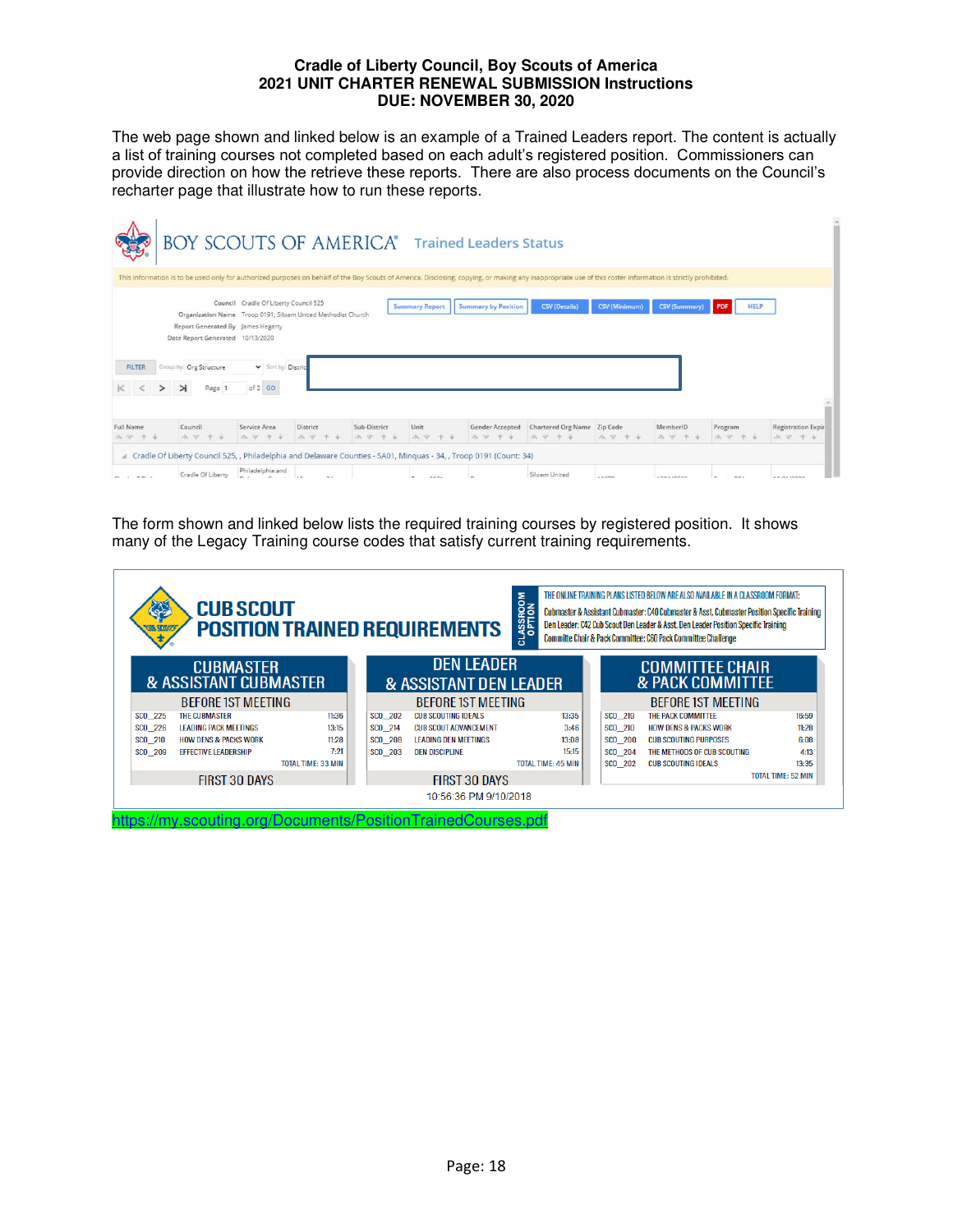#### ADDITIONAL DISCLOSURES & BACKGROUND CHECK AUTHORIZATION

#### **Additional Disclosures**

The state disclosures below are included because state law requires them to be provided in writing. Some of the below rights, notices, or information also may apply to individuals from, applying to, or volunteering in states not listed below. There may be additional requirements, options, or provisions applicable to you and you may have additional rights under applicable law that are not required to be disclosed to you in writing.

Minnesota: You have the right to request a complete and accurate disclosure of the nature and scope of any consumer report from First Advantage, P.O. Box 105292, Atlanta, GA 30348, 800-845-6004.

New York: Boy Scouts of America and/or its subsidiaries, affiliates, other related entities, successors, and/or assigns (the "Company") may request or utilize subsequent consumer reports (other than investigative consumer reports) on you throughout your volunteer relationship with Company. Upon request, you will be informed whether or not a consumer report was requested, and if such report was requested, informed of the name and address of the CRA that furnished the report. Your written request should be made to Company at Boy Scouts of America, Membership Standards Team S201, 1325 West Walnut Hill Lane, P.O. Box 152079, Irving Texas 75015-2079. You may also contact the Company by email at MembershipStandards@scouting.org.

#### Authorization

| (Please print)                                                  |                       |              |        |  |  |  |  |
|-----------------------------------------------------------------|-----------------------|--------------|--------|--|--|--|--|
| Name: First                                                     | Middle.               | set<br>----- | Suffix |  |  |  |  |
| List any other names used (nickname, maiden/married last names: |                       |              |        |  |  |  |  |
| Date of Birth:                                                  | Unit Type and Number: |              |        |  |  |  |  |

To the extent permitted by applicable law, I hereby consent to and authorize the Boy Scouts of America and/or its subsidiaries, affiliates, other related entities, successors, and/or assigns (the "Company") to procure consumer report(s), which may include criminal background check(s) and/or investigative consumer report(s), on my background from a consumer reporting agency ("CRA") or from an investigative consumer reporting agency ("ICRA"), as described in the Background Check Disclosure (which I have received separately from the Company), as well as these Additional Disclosures & Background Check Authorization. I have reviewed and understand the information, statements, and notices in the Background Check Disclosure, as well as these Additional Disclosures & Background Check Authorization. My authorization remains valid throughout my volunteer relationship with the Company, such that, to the extent permitted by applicable law, I agree Company can procure additional consumer report(s), which may include criminal background check(s), during my volunteer relationship without providing additional disclosures or obtaining additional authorizations. Except as otherwise prohibited by applicable law, I consent to and authorize the Company to share this information with Company's current or prospective clients, customers, others with a need to know, and/or their agents for business reasons (e.g., to place me in certain positions, work sites, etc.). I understand that, if I am selected for a volunteer position, a consumer report will have been conducted on me.

For Minnesota, or Oklahoma individuals: If you would like to receive from the CRA, the ICRA, or the Company (as applicable) a copy of the report that Company may procure, please check this box.

Signature

Date

https://colbsa.org/wp-content/uploads/2020/10/Additional-Disclosures-And-Background-Check-Authorization-NOT-CALIFORNIA.pd